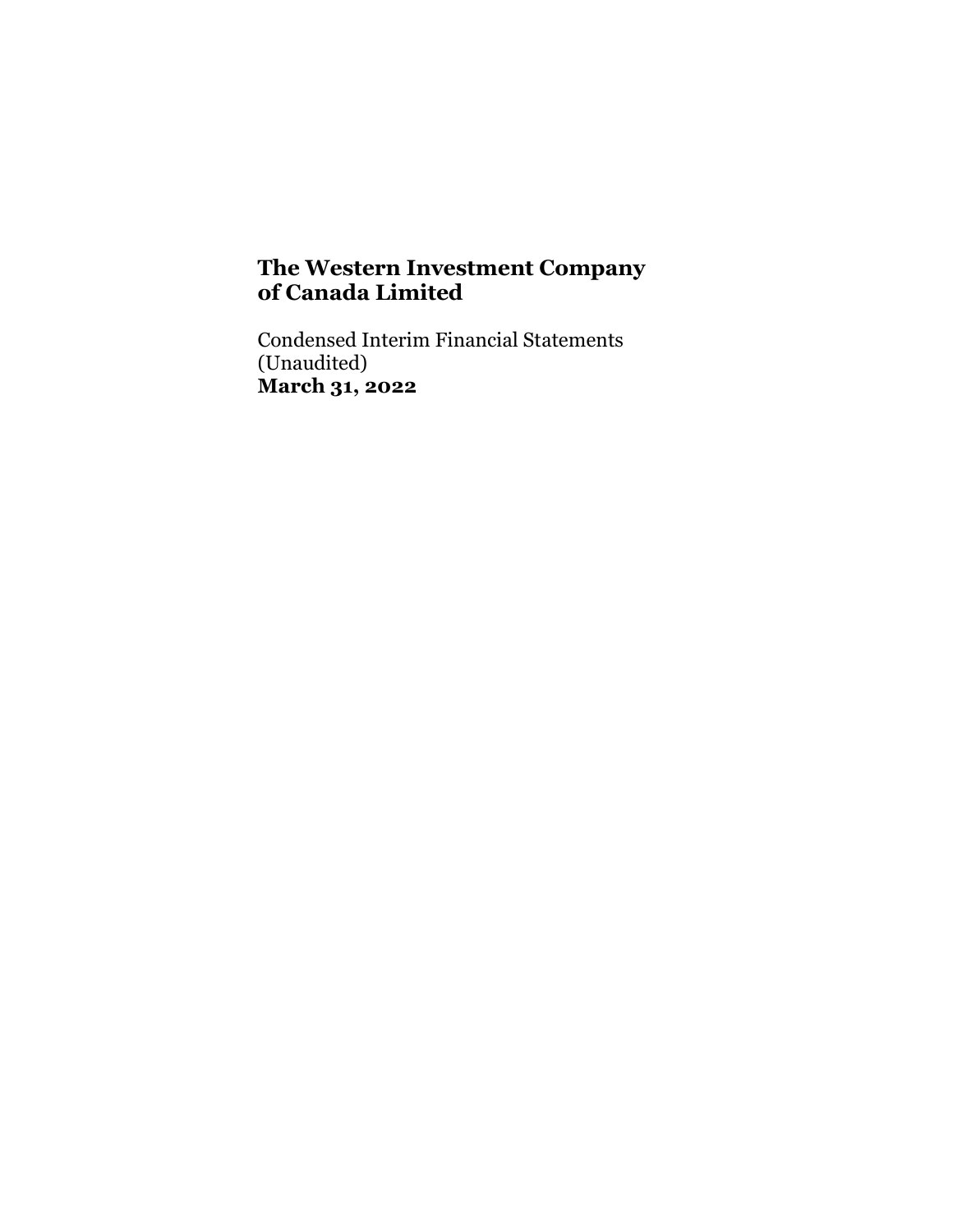## Notice of no Auditor Review of Condensed Interim Financial Statements

Pursuant to National Instrument 51-102, Part 4, subsection 4.3(3)(a) issued by the Canadian Securities Administrators, if an auditor has not performed a review of the interim financial statements, they must be accompanied by a notice indicating that the financial statements have not been reviewed by an auditor.

The accompanying unaudited condensed interim financial statements of The Western Investment Company of Canada Limited for the interim reporting period ended March 31, 2022 have been prepared in accordance with IAS 34, Interim Financial Reporting, as issued by the International Accounting Standards Board, and are the responsibility of the Corporation's management.

The Corporation's independent auditors, PricewaterhouseCoopers LLP, have not performed a review of these unaudited condensed interim financial statements in accordance with the standards established by CPA Canada for a review of interim financial statements by an entity's auditor.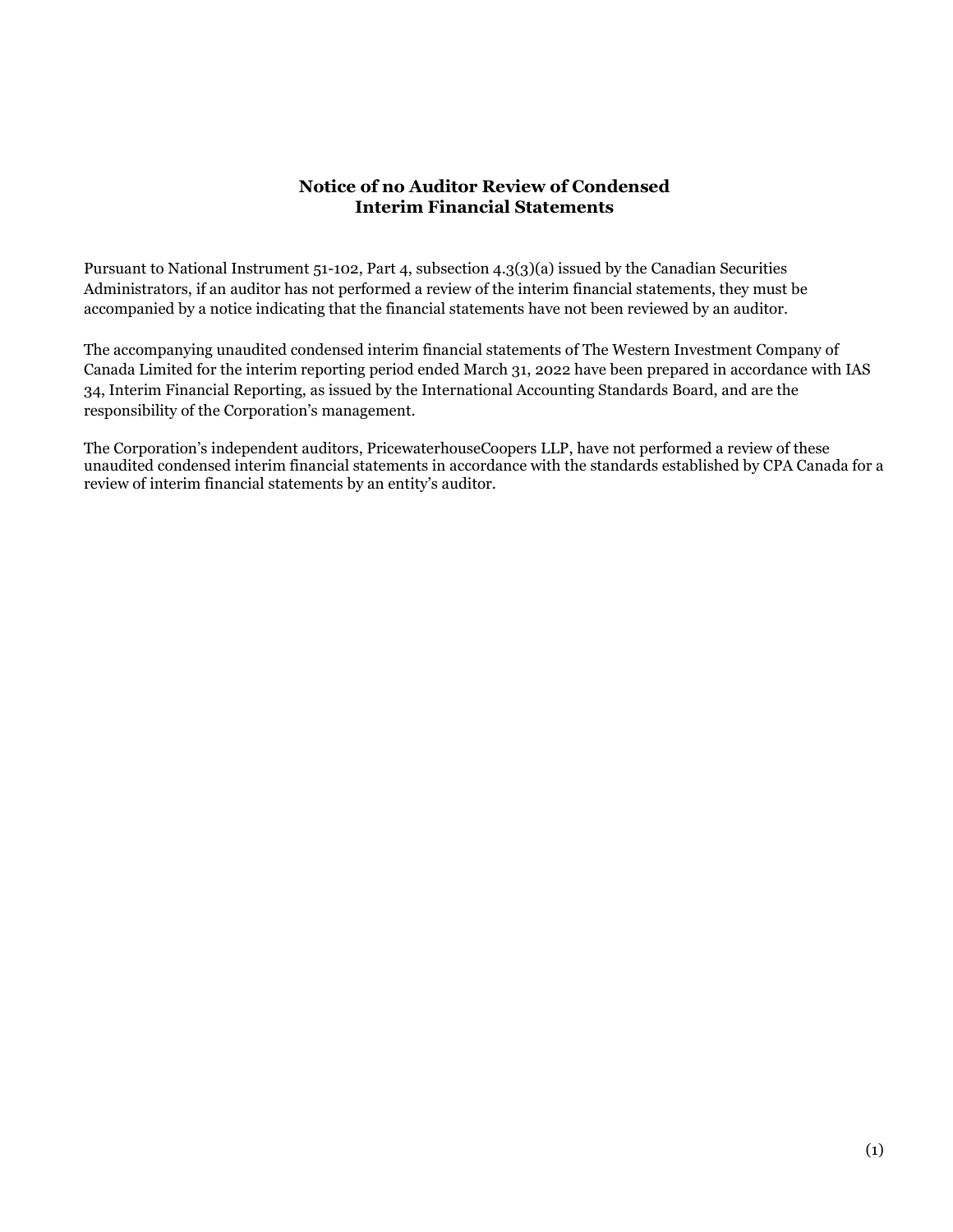Condensed Interim Statement of Financial Position

(Unaudited)

|                                                                                                   | As at March<br>31, 2022    | As at<br>December 31,<br>2021<br>\$ |
|---------------------------------------------------------------------------------------------------|----------------------------|-------------------------------------|
| <b>Assets</b>                                                                                     |                            |                                     |
| <b>Current assets</b><br>Cash<br>Due from related parties (note 11)<br>Prepaids                   | 30,947<br>177,375<br>9,710 | 23,318<br>22,223<br>5,797           |
|                                                                                                   | 218,032                    | 51,338                              |
| Due from related parties (note 11)                                                                | 762,193                    | 765,432                             |
| <b>Investment in associates (note 4)</b>                                                          | 17,444,826                 | 18,685,014                          |
| <b>Total assets</b>                                                                               | 18,425,051                 | 19,501,784                          |
| <b>Liabilities</b>                                                                                |                            |                                     |
| <b>Current liabilities</b><br>Operating loan (note 5)<br>Accounts payable and accrued liabilities | 709,246<br>194,919         | 1,014,292<br>144,742                |
|                                                                                                   | 904,165                    | 1,159,034                           |
| Loan from related party (note 6)                                                                  | 1,200,000                  | 1,200,000                           |
| Convertible debentures (note 7)                                                                   | 3,405,670                  | 3,419,991                           |
| <b>Total liabilities</b>                                                                          | 5,509,835                  | 5,779,025                           |
| <b>Shareholders' Equity</b>                                                                       |                            |                                     |
| <b>Share capital (note 8)</b>                                                                     | 15,696,150                 | 15,714,798                          |
| Treasury shares (note 8)                                                                          |                            |                                     |
| <b>Contributed surplus (note 8)</b>                                                               | 1,423,457                  | 1,418,468                           |
| Equity component of convertible debentures (note 7)                                               | 793,815                    | 793,815                             |
| Accumulated other comprehensive income                                                            | (5, 421)                   | 15,167                              |
| <b>Deficit</b>                                                                                    | (4,992,785)                | (4, 219, 489)                       |
| Total equity attributable to common shareholders                                                  | 12,915,216                 | 13,722,759                          |
| Total liabilities and equity attributable to common shareholders                                  | 18,425,051                 | 19,501,784                          |

Statement of compliance (note 3) Subsequent events (note 12)

## Approved by the Board of Directors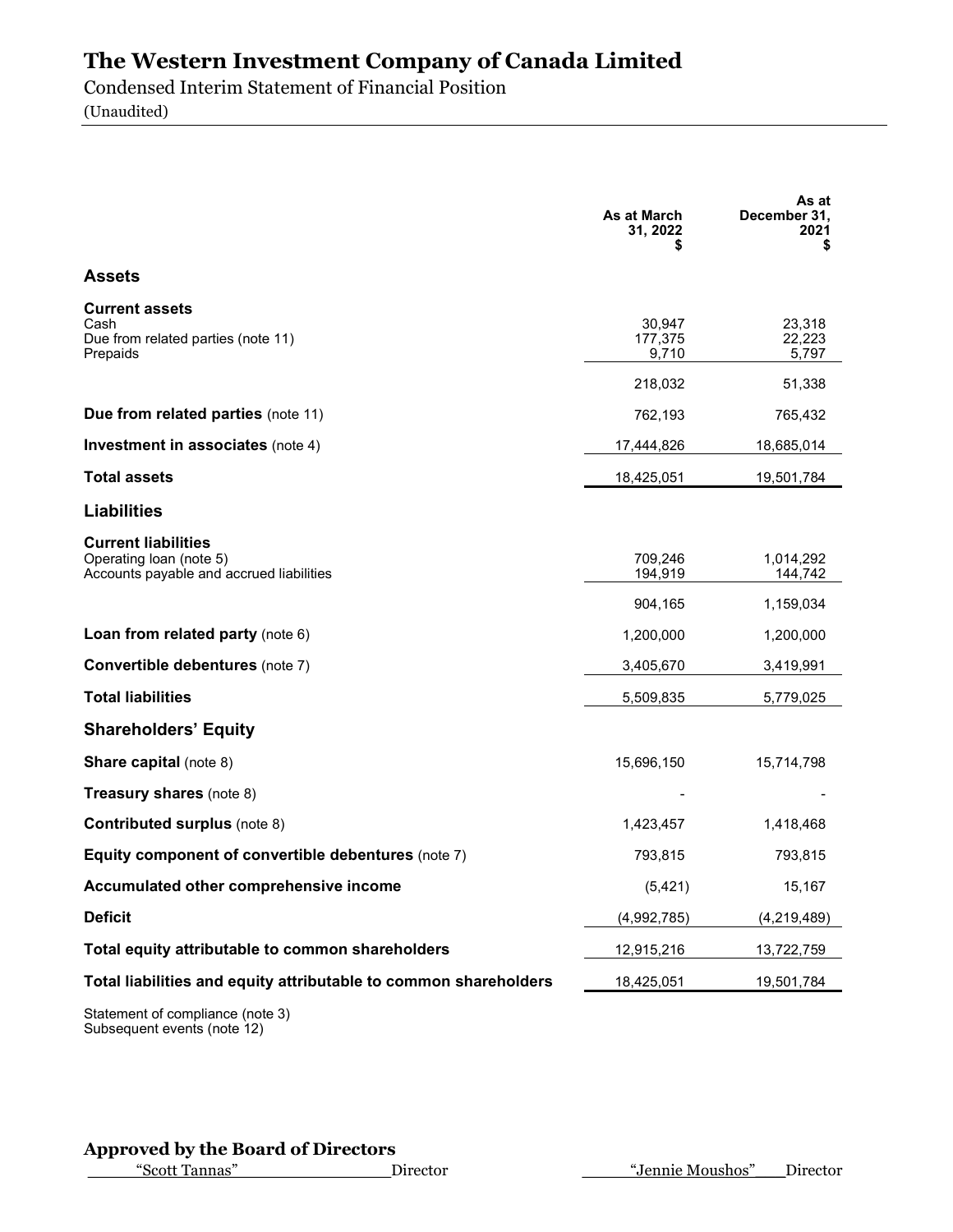Condensed Interim Statement of Operations

(Unaudited)

|                                                                                                                                                                                                                                       | For the three<br>months ended<br>March 31,<br>2022<br>S                               | For the three<br>months ended<br>March 31,<br>2021<br>\$                             |
|---------------------------------------------------------------------------------------------------------------------------------------------------------------------------------------------------------------------------------------|---------------------------------------------------------------------------------------|--------------------------------------------------------------------------------------|
| <b>Income</b><br>Loss from equity investments (note 4)<br>Finance income (note 11)<br>Gain on disposal (note 4)<br>Management fees (note 11)                                                                                          | (699, 196)<br>21,394<br>152,772<br>117,162<br>(407, 868)                              | (244, 954)<br>14,422<br>62,500<br>(168, 032)                                         |
| <b>Expenses</b><br>Legal<br>Accounting<br>Regulatory<br>Consulting<br>Other<br>Management compensation (note 11)<br>Interest on debentures (note 7)<br>Interest on operating loan (note 5)<br>Interest on related party loan (note 6) | 43,477<br>29,161<br>12,602<br>22,160<br>6,682<br>95,367<br>135,679<br>8,030<br>12,270 | 1,443<br>26,000<br>12,319<br>29,286<br>5,831<br>89,346<br>126,771<br>5,414<br>12,270 |
|                                                                                                                                                                                                                                       | 365,428                                                                               | 308,680                                                                              |
| Net loss for the year<br>Other comprehensive loss - net of tax<br>Item that may be reclassified to profit or loss<br>Cumulative translation adjustment (note 4)                                                                       | (773, 296)<br>(20, 588)                                                               | (476, 712)<br>(16, 266)                                                              |
| Net loss and comprehensive loss for the year                                                                                                                                                                                          | (793, 8842)                                                                           | (492, 978)                                                                           |
| Net loss per share (note 10)<br>Basic and diluted                                                                                                                                                                                     | (0.026)                                                                               | (0.016)                                                                              |
| Weighted average number of shares outstanding (note 10)<br>Basic<br><b>Diluted</b>                                                                                                                                                    | 30,324,823<br>30,526,756                                                              | 30,436,723<br>30,436,723                                                             |

The accompanying notes are an integral part of these interim financial statements.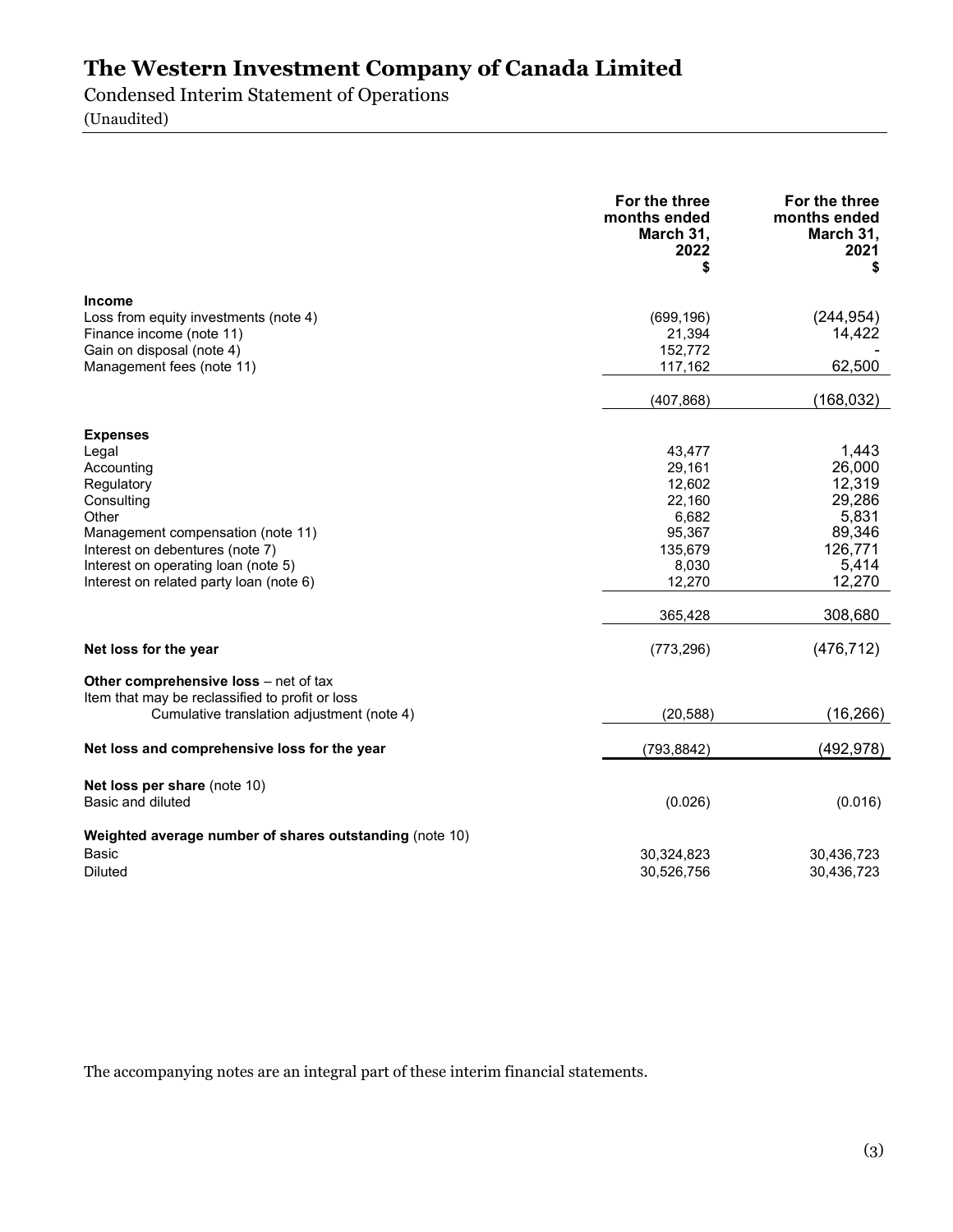Condensed Interim Statement of Changes in Equity (Unaudited)

|                                                                 | <b>Number of</b><br>shares | <b>Share</b><br>capital | Treasury<br>shares | <b>Contributed</b><br>surplus | <b>Equity</b><br>component<br>οf<br>convertible<br>debentures | <b>Accumulated</b><br>other<br>comprehensive<br>income | (Deficit)   | Total                   |
|-----------------------------------------------------------------|----------------------------|-------------------------|--------------------|-------------------------------|---------------------------------------------------------------|--------------------------------------------------------|-------------|-------------------------|
|                                                                 |                            |                         |                    | S                             |                                                               |                                                        |             |                         |
| <b>Balance - December 31,</b><br>2021                           | 30,338,756                 | 15,714,798              |                    | 1,418,468                     | 793,815                                                       | 15,167                                                 | (4,219,489) | 13,722,759              |
| Share repurchases                                               | (36,000)                   | (18, 648)               |                    | 4,989                         |                                                               |                                                        |             | (13, 659)               |
| Cumulative translation<br>adjustment<br>Net loss for the period |                            |                         |                    |                               |                                                               | (20, 588)                                              | (773, 296)  | (20, 588)<br>(773, 296) |
| <b>Balance - March 31, 2022</b>                                 | 30,302,756                 | 15,696,150              |                    | 1,423,457                     | 793,815                                                       | (5, 421)                                               | (4,992,785) | 12,915,216              |
| <b>Balance - December 31,</b><br>2020                           | 30,460,756                 | 15,777,991              | (1,823)            | 1,328,857                     | 793,815                                                       | 11,505                                                 | (4,239,456) | 13,670,889              |
| Share repurchases                                               | (58,000)                   | (30,043)                | 1,823              | 16,105                        |                                                               |                                                        |             | (12, 115)               |
| Cumulative translation<br>adjustment<br>Net loss for the period |                            |                         |                    |                               |                                                               | (16, 266)                                              | (476, 712)  | (16, 266)<br>(476, 712) |
| <b>Balance - March 31, 2021</b>                                 | 30,402,756                 | 15,747,948              |                    | 1,344,962                     | 793,815                                                       | (4, 761)                                               | (4,716,168) | 13,165,796              |

The accompanying notes are an integral part of these financial statements.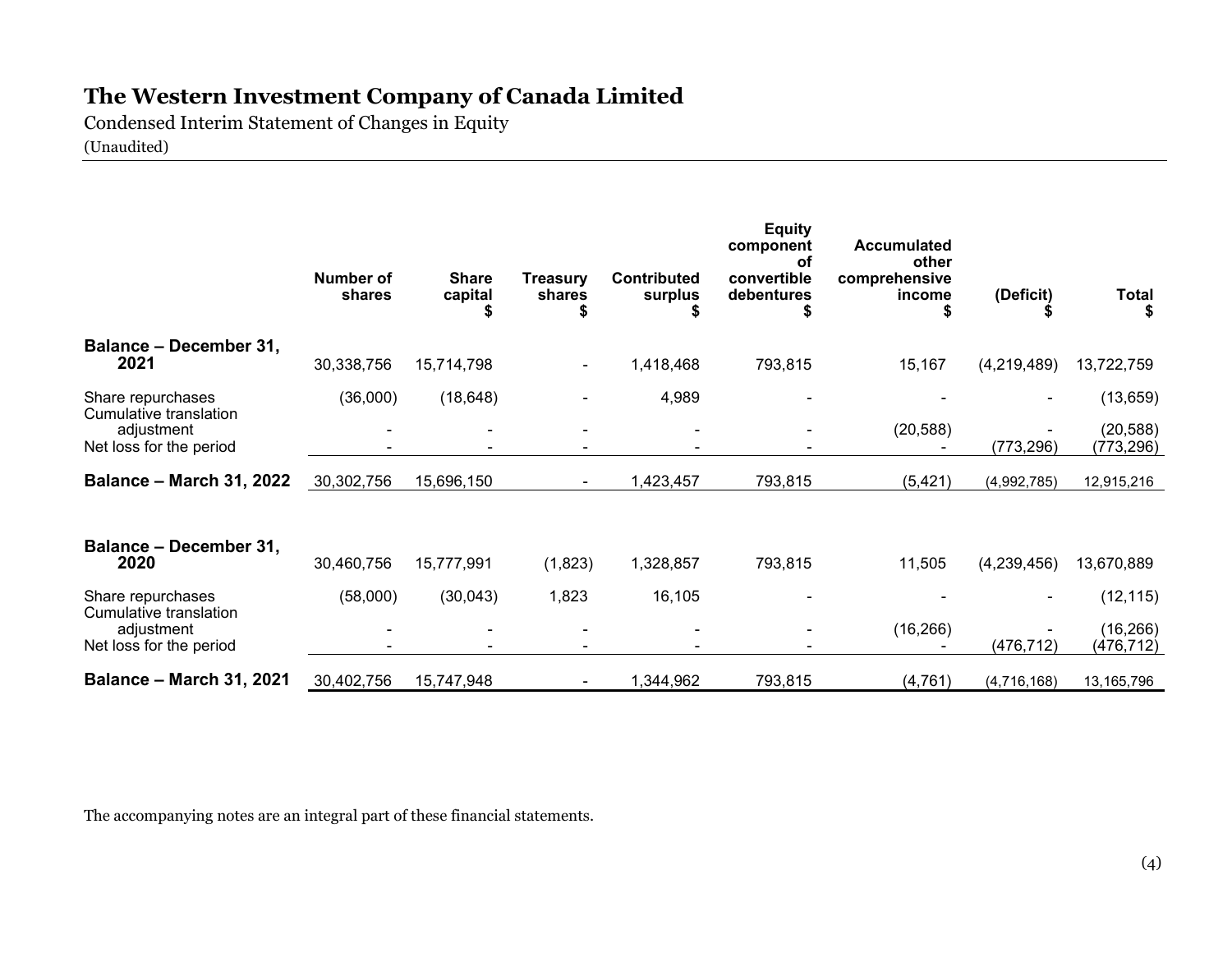Condensed Interim Statement of Cash Flows (Unaudited)

For the three months ended March 31, 2022 \$ For the three months ended March 31, 2021 \$ Cash provided by (used in) Operating activities Net loss for the year (773,296) (476,712) Adjustments for non-cash items Loss from equity investments (note 4) 699,196 244,954 Gain on acquisition and the control of the control of the control of the control of the control of the control of the control of the control of the control of the control of the control of the control of the control of the Interest on debentures **135,679** 126,879 Net change in non-cash working capital (108,888) (103,932) Cash used in operating activities (200,081) (208,919) Investing activities Due from  $\overline{I}$  (to) related parties (note 11)  $3,238$   $(34,110)$ Proceeds on sale of investment in associate 535,175 535,175 535,175 535,175 Ferrich States on sale of investment in associate 535,175 555,175 555,175 555,175 555,175 555,175 555,175 555,175 555,175 555,175 555,175 555,175 Dividends from associates (note 11) Cash provided by investing activities 676,413 106,890 Financing activities Repayments on operating loan (note 5) (305,045) (90,856)<br>Interest paid on debentures (note 7) (150,000) (150,000) Interest paid on debentures (note 7) (150,000) (150,000) (150,000) (150,000) (150,000) Repurchase of shares (note 8) Cash used in financing activities (468,703) (252,971) Increase (decrease) in cash during the year 7,629 (355,000) Cash – Beginning of year 23,318 365,897  $Cash - End of year$   $30,947$   $10,897$ Supplemental information - Income taxes paid<br>Interest paid 170,300 167,684 Interest paid

The accompanying notes are an integral part of these financial statements.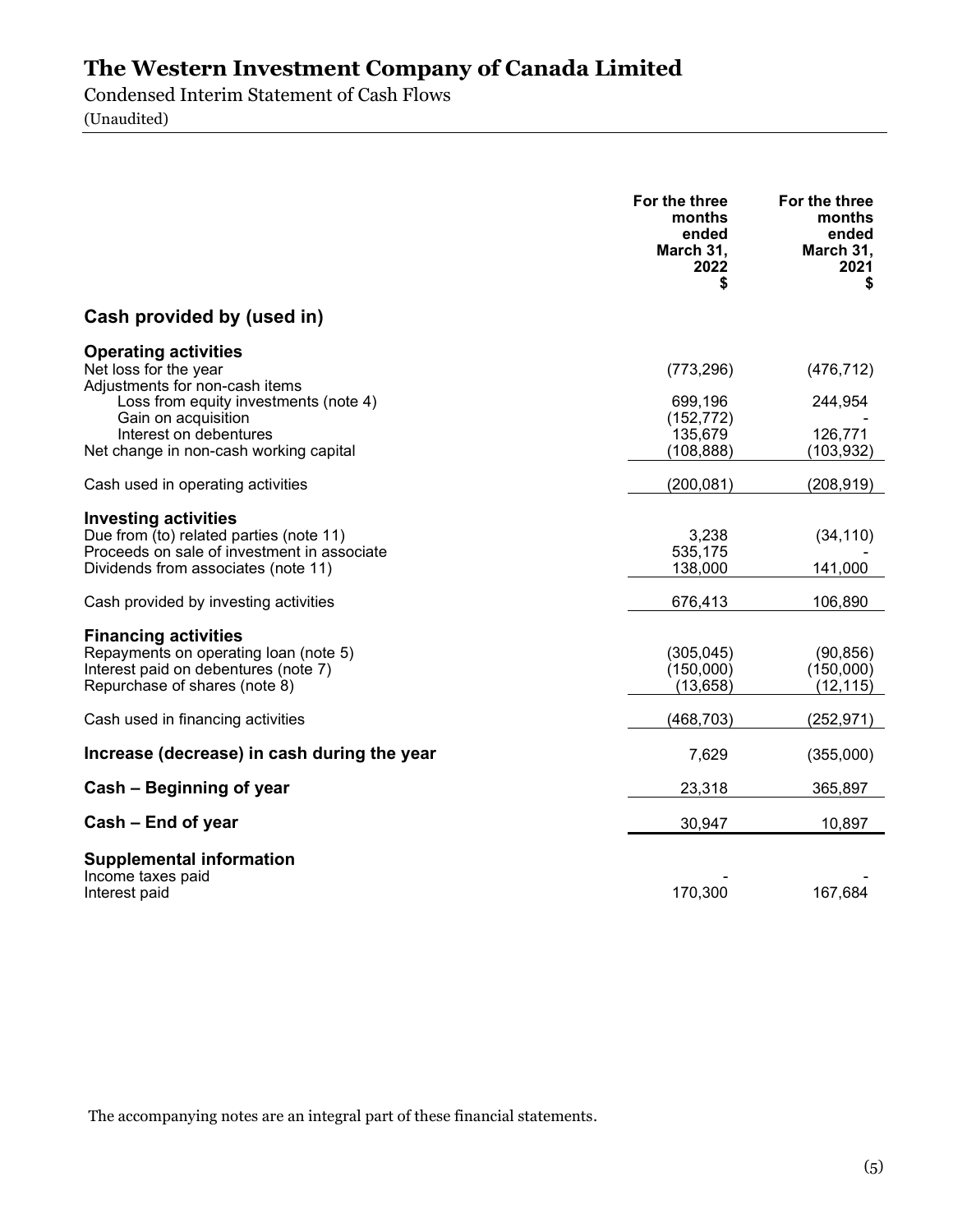Notes to Condensed Interim Financial Statements March 31, 2022

## 1 Incorporation

The Western Investment Company of Canada Limited ("Western" or the "Corporation") was incorporated pursuant to the provisions of the Business Corporations Act (Alberta) on October 28, 2015. The Corporation's common shares began trading on December 20, 2016 and are listed on the TSX Venture Exchange under the stock symbol WI.

## 2 Nature of operations

The head office and principal address of the Corporation is 1010 24th Avenue S.E., High River, Alberta T1V 2A7 and the address of the registered office is Suite 1600, Dome Tower, 333 – 7th Avenue S.W., Calgary, Alberta T2P 2Z1.

These unaudited condensed interim financial statements ("the interim financial statements") of the Corporation for the period ended March 31, 2022 were approved and authorized for issuance by the Corporation's board of directors on April 26, 2022.

Western's strategy is to acquire a diversified portfolio of established Western Canadian private businesses and create value through the identification, acquisition and long-term ownership of private businesses with sustained cash flows and strong potential for organic growth.

Western's targeted industry verticals align with the industry expertise of the board of directors and include: (i) financial services and insurance; (ii) retail and distribution; (iii) human services; (iv) agriculture and related services; and (v) special situations. Western's ideal acquisition enterprise value is between \$10 million to \$100 million and it will consider ownership between 25% and 100%. Western will prospect acquisitions from: (i) director and executive networks; (ii) mid-market accounting and M&A advisors; and (iii) private equity and corporate divestitures.

Where an acquisition is warranted, additional funding may be required. The ability of the Corporation to fund its potential future operations and commitments is dependent on the ability of the Corporation to obtain additional financing.

Following are the companies Western has invested in to date (see note 4 for additional information):

## GlassMasters – Equity Investment

On December 16, 2016 GlassMasters ARG Autoglass Two Inc. ("GlassMasters") became Western's first investment. On February 1, 2022, the Corporation disposed of 5% of its interest in GlassMasters, bringing our total investment in GlassMasters at March 31, 2022 to 58.2%. GlassMasters is an automotive glass service company providing repair and replacement of automotive glass and an automotive glass warehouse that imports to sell wholesale a full line of quality aftermarket glass parts and materials. GlassMasters' principal markets are in Alberta and Saskatchewan.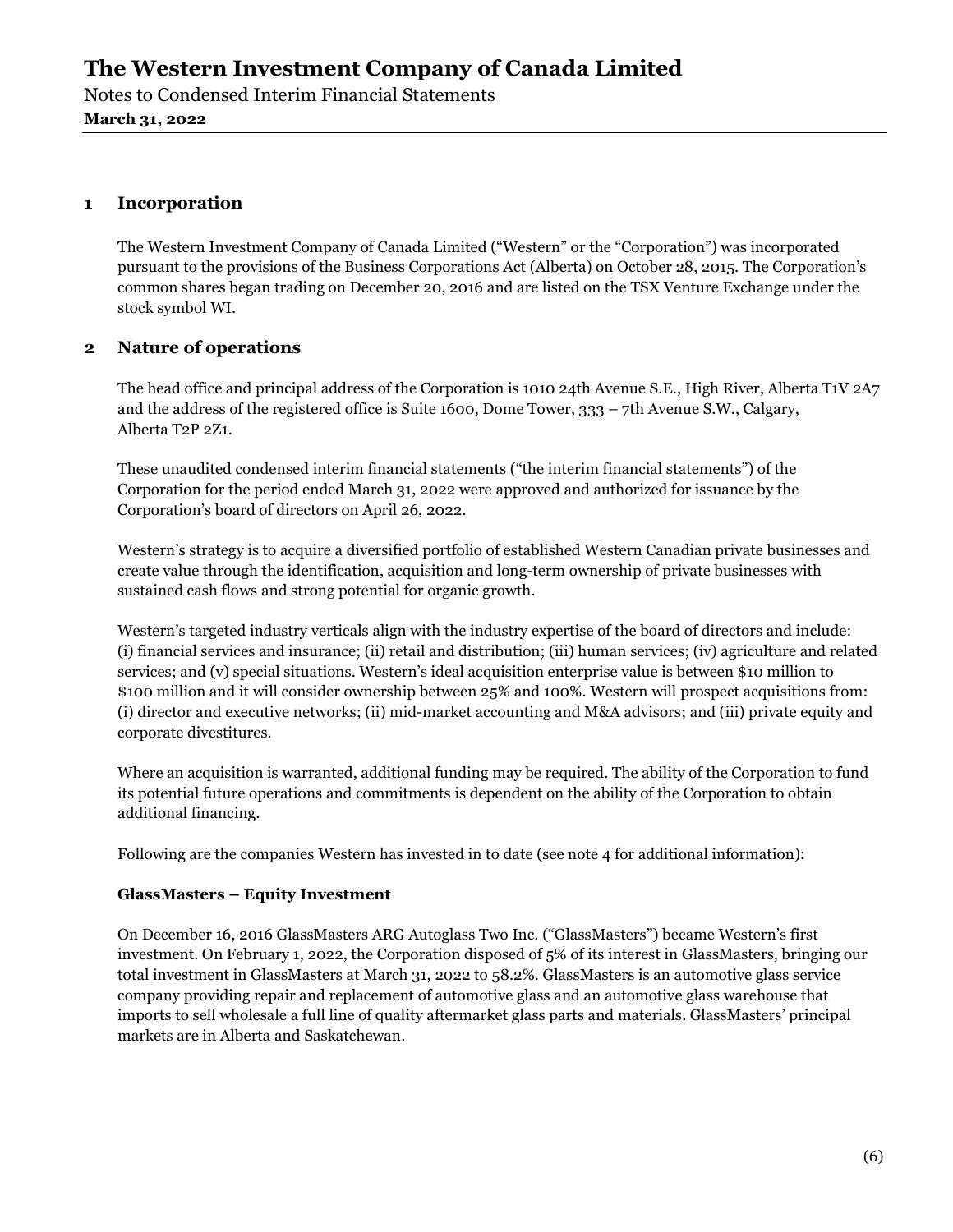Notes to Condensed Interim Financial Statements March 31, 2022

#### Golden Health Care – Equity Investment

On September 1, 2017, the Corporation obtained a 30% interest in three Saskatchewan senior care homes (Hill View Manor Ltd. in Estevan, The Good Shepherd Villas Inc. in Prince Albert, and William Albert House Ltd. in the Regina suburb of Emerald Park), and a 25% interest in Golden Health Care Management Inc. (together referred to as "Golden"). The management company, Golden Health Care Management Inc., oversees the operations of a portfolio of senior care homes, including but not limited to the homes that the Corporation has investments in. The homes that operate under the Golden Health Care banner include a number of senior care homes that Western does not have ownership in. The Golden Health Care group of homes is the largest fullservice retirement operator in Saskatchewan.

### Ocean Sales Group Ltd. – Equity Investment

On January 1, 2018, the Corporation obtained a 75% interest in Ocean Sales Group Ltd. ("Ocean"), a speciality retailer that imports and sells a line of speciality retail products through unique marketing channels across North America. Ocean has four divisions: consumer shows where it markets high-quality innovative household products through live demonstrations at leading consumer shows and fairs throughout Canada and the US; Costco where it demonstrates a select set of products within its Canadian stores; wholesale; and on-line. Headquartered in Calgary, Alberta, they have four strategically located warehouses in Alberta, Washington, Ontario and Quebec.

#### Foothills Creamery Ltd. – Equity Investment

On February 28, 2018, Western acquired a 50.4% interest in Foothills Creamery Ltd. ("Foothills"). Foothills is a producer and distributor of high-quality butter and ice cream products with over 50 years of operations in Western Canada. Headquartered in Calgary, Alberta, it serves customers through a large grocery retail and food service network spanning across Western Canada, supported by two distribution facilities in Edmonton, Alberta and Kelowna, British Columbia.

#### Fortress Insurance Company – Equity Investment

On May 6, 2019, Western acquired a 50.0% interest in Fortress Insurance Company ("Fortress"). Fortress is a registered and regulated insurance company offering speciality and surplus lines of commercial and property insurance within the western Canadian insurance marketplace. Fortress has regulatory licences in British Columbia, Alberta, Saskatchewan and Manitoba.

## 3 Basis of preparation

#### Statement of compliance

These interim financial statements have been prepared in accordance with International Financial Reporting Standards ("IFRS") and International Accounting Standard ("IAS") 34, Interim Financial Reporting, as issued by the International Accounting Standards Board on the basis of accounting principles applicable to a going concern. In assessing whether the going concern assumption is appropriate, management takes into account all available information about the future, which is at least, but not limited to, twelve months from the end of the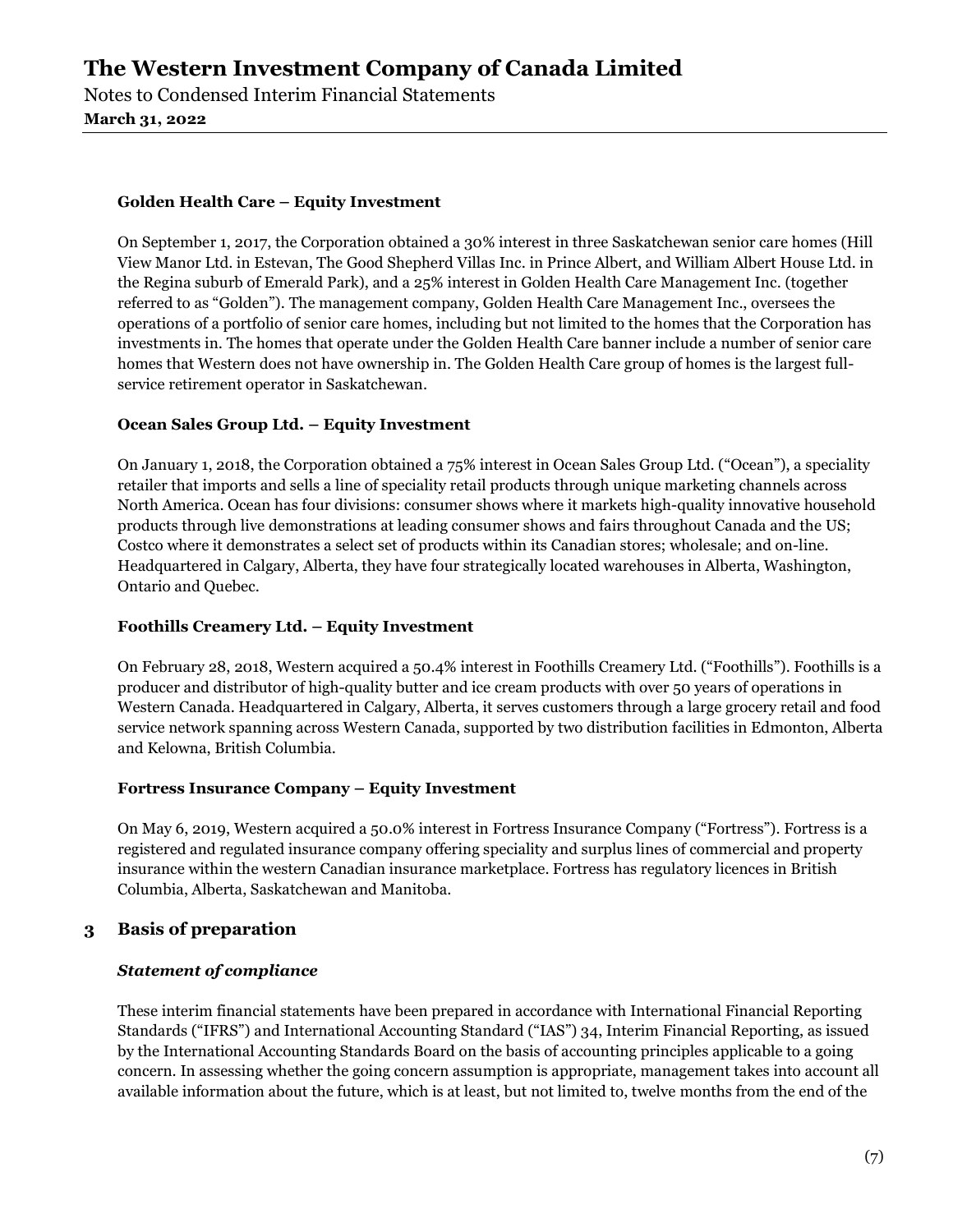Notes to Condensed Interim Financial Statements March 31, 2022

reporting period. The Corporation has negative working capital as the result of its operating loan, which is due on demand however there are no indications that repayment will be required in the next fiscal year and beyond. The Corporation had negative cash flow in 2021, however the first quarter of 2022 had positive cash flow. Management maintains a regularly updated multi-year cash flow forecast and believes it will have sufficient cash flow from associates, and adequate room on the operating loan to fund operations and satisfy its obligations in the normal course of operations for the foreseeable future.

The accounting policies applied in these interim financial statements are the same as those applied in the Corporation's financial statements for the year ended December 31, 2021, except as described in the notes to the interim financial statements. The interim financial statements should be read in conjunction with the financial statements for the year ended December 31, 2021.

The interim financial statements of the Corporation have been prepared by and are the responsibility of the Corporation's management. The Corporation's independent auditor has not performed a review of these interim financial statements in accordance with the standards established by the CPA Canada for a review of interim financial statements by the entity's auditor.

### Basis of measurement

These financial statements are presented in Canadian dollars, which is the Corporation's functional currency, and were prepared on a going concern basis, under the historical cost convention.

The preparation of timely financial statements necessitates the use of judgements, estimates and assumptions that will affect assets, liabilities and the disclosure of contingent assets and liabilities at the date of the financial statements, as well as revenues and expenses during the reporting periods.

## Impact of the Pandemic

On March 11, 2020, the World Health Organization expanded its classification of COVID-19 to a worldwide pandemic (the "Pandemic"), and governments began legislating measures to combat the spread of the virus. The operations of the Corporation and its associates have been impacted, and as the Pandemic continues to evolve, with fluctuating levels of restrictions, there continues to be potential negative effects on the economy leading to significant future business uncertainties. These uncertainties include, but are not limited to, interruptions in operations caused by reductions in sales, customers' illiquidity impacting timing and ability to pay for goods and services rendered, the availability and health of the Company's workforce and possible disruptions in the supply chain.

The ability of each of the Corporation's associates to continue operations in the ordinary course of business is dependent on, among other things, the duration of the Pandemic, each associate's operational performance during the Pandemic, terms of covenants and repayment obligations with their lenders and the successful navigation of each associate through the challenges that have surfaced relating to the Pandemic. Management believes that the regular payment of liabilities will be met out of cash, operating cash flows and available credit facilities.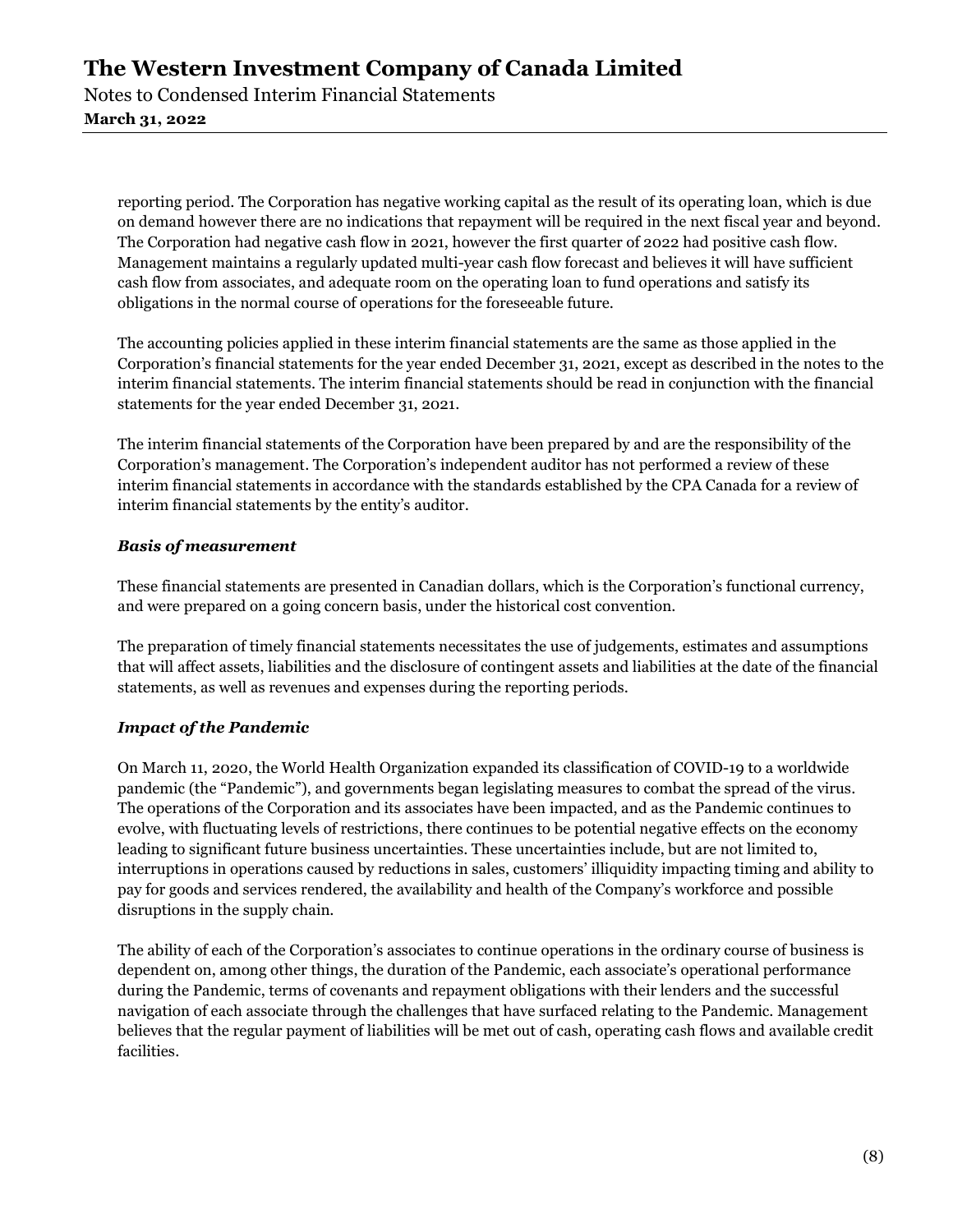Notes to Condensed Interim Financial Statements March 31, 2022

As at March 31, 2022, certain of the Corporation's associates were not in compliance with financial covenants contained within their loans and borrowings. The impact of the Pandemic has created future business uncertainties making it difficult to estimate when the associates will be back in compliance. Some associates have negotiated revised terms with their lenders to provide additional capital to operate through these uncertainties. Management of Western believes that the Corporation itself has sufficient room on its operating facilities to meet all obligations over the next 12 months. Each associate is carefully managing its capital to meet obligations.

### 4 Investment in associates

The investment in associates balance consists of:

|                                                             | March 31,<br>2022<br>\$ | <b>December</b><br>31, 2021 |
|-------------------------------------------------------------|-------------------------|-----------------------------|
| Western's interest in Fortress Insurance Company            | 1,820,393               | 1,956,214                   |
| Western's interest in Foothills Creamery Ltd.               | 3,193,454               | 3,505,498                   |
| Western's interest in Ocean Sales Group Ltd.                | 697,634                 | 862.587                     |
| Western's interest in Golden Health Care group of companies | 4.822.747               | 4,922,833                   |
| Western's interest in GlassMasters ARG Autoglass Two Inc.   | 6,910,599               | 7,437,882                   |
|                                                             |                         |                             |
|                                                             | 17.444.826              | 18,685,014                  |

#### a) Nature of investments in associates

#### Glass Masters ARG Autoglass Two Inc.

The Corporation acquired a 50.1% interest in GlassMasters in 2016 and added an additional 11.2% on December 31, 2019. On February 1, 2022 the Corporation disposed of a3.1 % interest bringing Western's total equity interest in GlassMasters as at March 31, 2022 to 58.2%. In line with this disposition the Corporation recognized a capital gain of \$152,772 in the three months ended March 31, 2022.

Western has two of six directors appointed to the GlassMasters' board of directors. Through the extent of its share ownership and its seats on the board of directors, the Corporation has the ability to exercise significant influence but not control over GlassMasters and accordingly, the Corporation is using the equity method to account for this investment.

Certain restrictions have been placed on GlassMasters' by its lenders which may restrict its' ability to provide distributions to its equity investors, including the Corporation. As a result, the Corporation has classified its outstanding loan balances due from GlassMasters as non-current (note 11).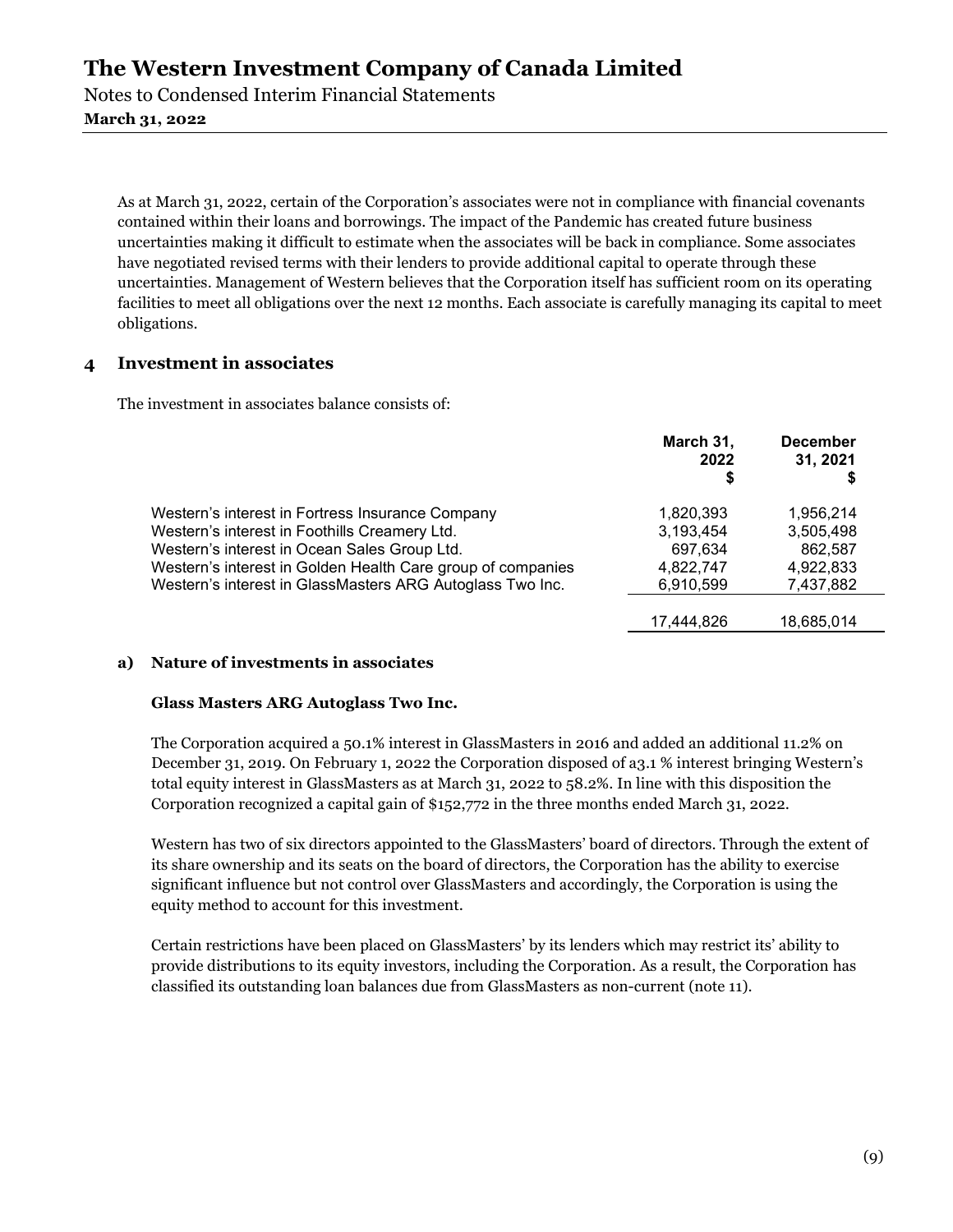Notes to Condensed Interim Financial Statements March 31, 2022

#### Golden Health Care group of companies

The Corporation acquired a minority interest in Golden in 2017. Western appoints two of nine members of the board of directors of Golden Health Care Management Inc., the company that oversees the operating companies. Through its share ownership and its appointments to the board of directors, the Corporation can exercise significant influence over the investments in Golden and accordingly, the Corporation is using the equity method to account for the Golden investment.

### Ocean Sales Group Ltd.

The Corporation acquired a 75% interest in Ocean in 2018. Western appoints two of five members of the board of directors, and as such has the ability to exercise significant influence over Ocean but not control and accordingly, the Corporation is using the equity method to account for this investment.

Ocean records a cumulative translation adjustment as part of the consolidation of its foreign subsidiary that has a functional currency of US dollars. Western's share of this adjustment is recognized in other comprehensive income. As at March 31, 2022 and December 31, 2021, Ocean was in breach of certain of its financial covenants and has therefore classified its outstanding credit facility balances as current.

## Foothills Creamery Ltd.

The Corporation acquired a 50.4% interest in Foothills Creamery Ltd. in 2018. Western appoints two of seven members of the board of directors, and as such has the ability to exercise significant influence over Foothills but not control and accordingly, the Corporation is using the equity method to account for this investment.

As at March 31, 2022 and December 31, 2021, Foothills was in breach of certain of its financial covenants. The bank has waived its right to call the loan.

#### Fortress Insurance Company

The Corporation completed the acquisition of a 50% interest in Fortress Insurance in 2019. The Corporation has two of seven directors appointed to the board of directors giving it the ability to exercise significant influence but not control over Fortress. Accordingly, the Corporation is using the equity method to account for this investment.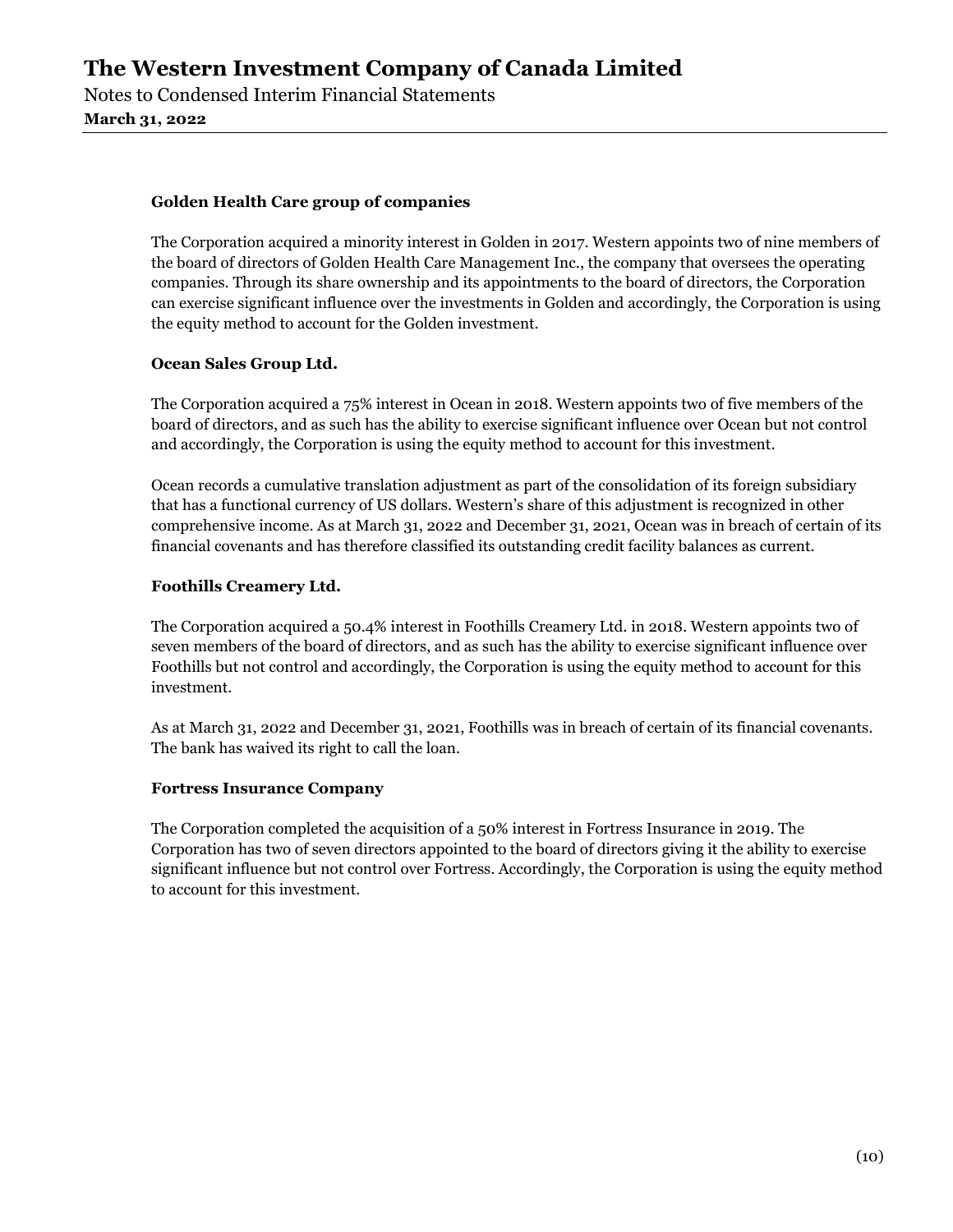Notes to Condensed Interim Financial Statements March 31, 2022

#### b) Summarized financial information for associates

The below summarized financial information of each associate (disclosed at 100%) is presented in accordance with IFRS, prior to any intercompany eliminations, adjusted to reflect any adjustments required when applying the equity method of accounting for the investments.

Summarized financial information as at March 31, 2022 and for the period then ended

|                                        | <b>GlassMasters</b> | Golden     | Ocean      | <b>Foothills</b> | <b>Fortress</b> |
|----------------------------------------|---------------------|------------|------------|------------------|-----------------|
| <b>Current assets</b>                  | 6,386,758           | 2.524.562  | 5,269,792  | 9,999,661        | 12,997,455      |
| Non-current assets                     | 19.811.147          | 18.763.012 | 3.164.864  | 23,931,215       |                 |
| <b>Current liabilities</b>             | 8,808,005           | 1,859,303  | 6,510,314  | 24,042,057       | 9,555,361       |
| Non-current liabilities                | 5.463,576           | 11.724.695 | 1,134,479  | 3,477,260        |                 |
| Net assets                             | 11,926,324          | 7.703.576  | 789.863    | 6.411.559        | 3,442,094       |
| Revenue                                | 5.277.856           | 2.208.836  | 3,759,847  | 6,894,105        | 403.221         |
| Net income (loss) and<br>comprehensive |                     |            |            |                  |                 |
| income (loss)                          | (243, 422)          | 125,533    | (193, 934) | (619, 135)       | (271,644)       |

Summarized financial information as at December 31, 2021 and for the period ended March 31, 2021

| S<br>S<br>S                                                                                                                                                                                                                                                                                                                                                                                                                                                                                                                                                              |                                                              |
|--------------------------------------------------------------------------------------------------------------------------------------------------------------------------------------------------------------------------------------------------------------------------------------------------------------------------------------------------------------------------------------------------------------------------------------------------------------------------------------------------------------------------------------------------------------------------|--------------------------------------------------------------|
| 3.136.349<br>8.705.411<br><b>Current assets</b><br>5.661.978<br>5.631.411<br>19,980,080<br>24.020.959<br>18.903.665<br>3,098,622<br>Non-current assets<br>1,249,352<br>22.579.992<br><b>Current liabilities</b><br>7,245,082<br>6.675.427<br>Non-current liabilities<br>12.752.620<br>3,115,684<br>6,227,228<br>1,044,806<br>7,030,694<br>12,169,748<br>8.038.042<br>1,009,800<br>Net assets<br>4,412,352<br>2,209,703<br>9,795,700<br>2,802,853<br>Revenue<br>Net income (loss) and<br>comprehensive<br>(215, 032)<br>(703, 149)<br>321,546<br>197,744<br>income (loss) | 12,908,489<br>9,194,752<br>3,713,737<br>180,457<br>(135,091) |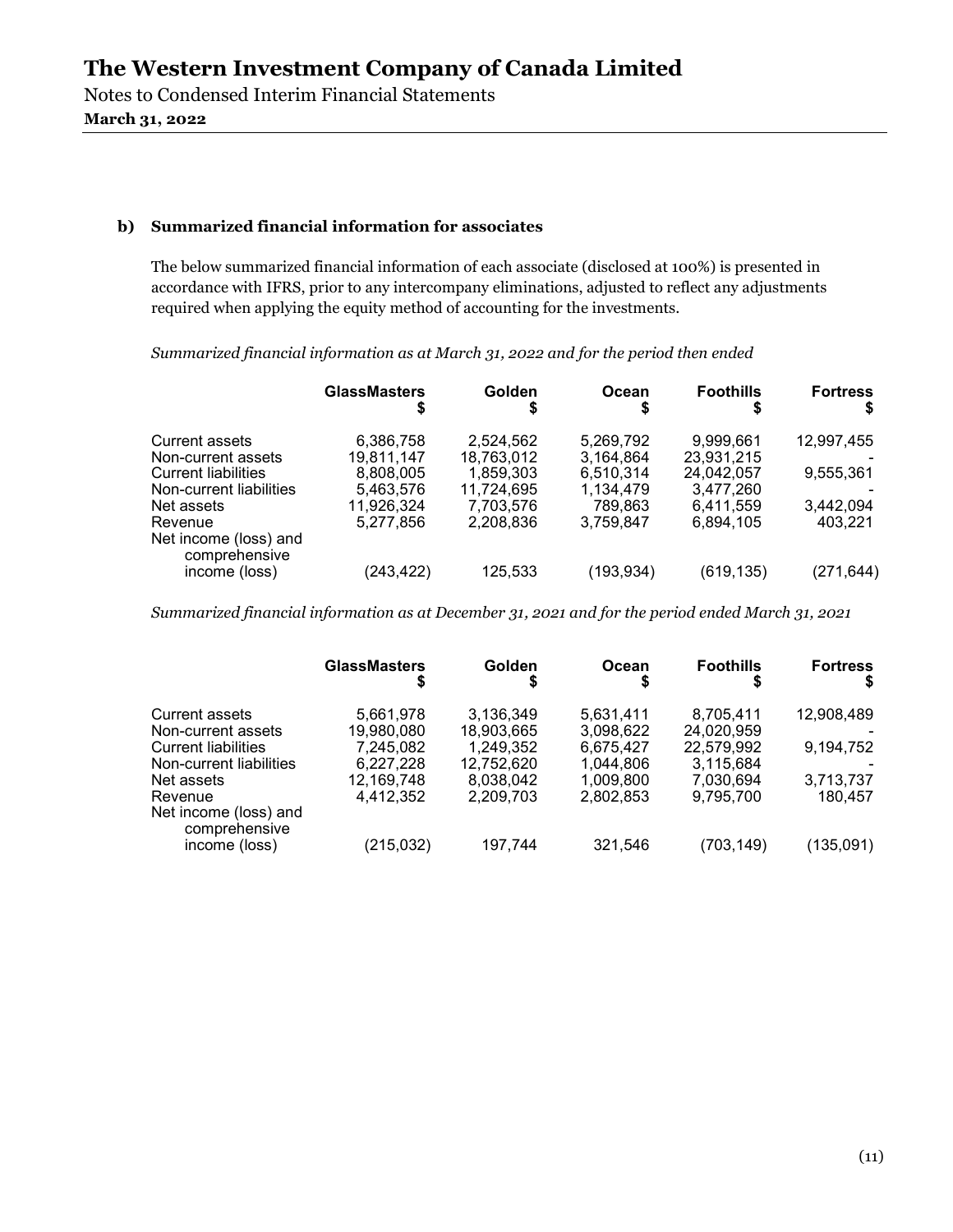Notes to Condensed Interim Financial Statements March 31, 2022

#### c) Reconciliation of investments in associates carrying value

The following table presents a reconciliation of the carrying amount of the investment in the Corporation's financial statements and the summarized financial information.

Reconciliation of the carrying value for the three months ended March 31, 2022

|                                                                                                                                         | <b>GlassMasters</b><br>\$             | Golden<br>S                      | Ocean<br>S            | <b>Foothills</b>       | <b>Fortress</b>             | <b>Total</b>                                      |
|-----------------------------------------------------------------------------------------------------------------------------------------|---------------------------------------|----------------------------------|-----------------------|------------------------|-----------------------------|---------------------------------------------------|
| Western ownership interest                                                                                                              | $58.2 - 61.3%$                        | $25.0 - 30.0\%$                  | 75.0%                 | 50.4%                  | 50.0%                       |                                                   |
| Share of net assets as of<br>December 31, 2021<br>Disposal<br>Share of dividends<br>declared<br>Share of comprehensive<br>income (loss) | 7,437,882<br>(382, 404)<br>(144, 879) | 4.922.833<br>(138,000)<br>37.914 | 862.587<br>(144, 365) | 3,505,498<br>(312,044) | 1.956.214<br>٠<br>(135,822) | 18,685,014<br>(382,404)<br>(138,000)<br>(699,196) |
| Share of other<br>comprehensive loss                                                                                                    |                                       |                                  | (20, 588)             |                        |                             | (20, 588)                                         |
| Investment in associates<br>as of March 31, 2022                                                                                        | 6.910.599                             | 4,822,747                        | 697.634               | 3.193.454              | 1.820.392                   | 17.444.826                                        |

Reconciliation of the carrying value for the three months ended March 31, 2021

|                                                                                  | <b>GlassMasters</b><br>Ф | Golden                 | Ocean<br>\$         | <b>Foothills</b> | <b>Fortress</b><br>S | Total                              |
|----------------------------------------------------------------------------------|--------------------------|------------------------|---------------------|------------------|----------------------|------------------------------------|
| Western ownership interest                                                       | 61.3%                    | $25.0 - 30.0\%$        | 75.0%               | 50.4%            | 50.0%                |                                    |
| Share of net assets as of<br>December 31, 2020<br>Share of dividends<br>declared | 7.036.696                | 4,966,764<br>(141,000) | 131.715             | 4.543.458        | 2.040.389            | 18.719.022                         |
| Share of comprehensive<br>income (loss)<br>Share of other<br>comprehensive loss  | (131, 815)               | 59.524                 | 249.270<br>(16.266) | (354, 387)       | (67, 546)            | (141,000)<br>(244,954)<br>(16,266) |
| Investment in associates<br>as of March 31, 2021                                 | 6.904.881                | 4,885,288              | 364.719             | 4,189,071        | 1,972,843            | 18.316.802                         |

## 5 Operating loan

The Corporation has a demand revolving operating loan facility agreement with a Canadian financial institution (the facility) to a maximum amount of \$2,000,000. The facility bears interest at the bank's prime rate plus 2% per annum and carries a standby fee of 0.2% per annum on the unused portion. The facility was obtained firstly to be used toward the purchase price of Foothills Creamery Ltd. in 2018, and secondly towards general corporate operating purposes. Security for the facility includes: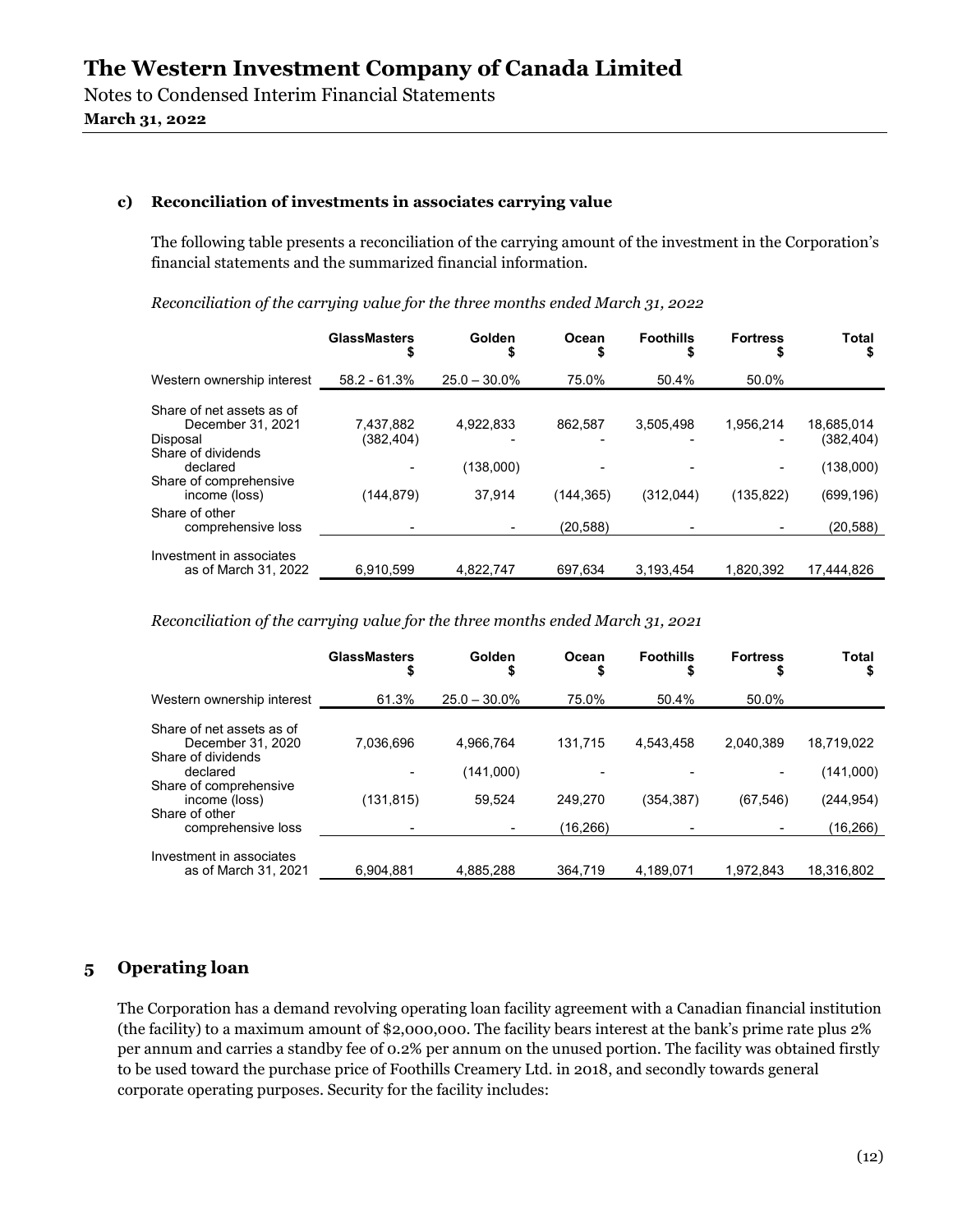Notes to Condensed Interim Financial Statements March 31, 2022

- a) general security agreement over all present and after acquired property;
- b) share pledge agreement in respect to the Corporation's interest in some of its associates;
- c) assignment of material contracts; and
- d) continuing guarantee from any material wholly owned subsidiaries of the Corporation.

The facility is subject to review by the bank on May 31 annually, or at any time at the discretion of the Lender, and was last reviewed on May 31, 2021. As at March 31, 2022, \$709,246 was drawn on the facility (December  $31, 2021 - $1,014,292$ ).

### 6 Loan from related party

In 2020, the Corporation received a \$1.2 million shareholder loan from Golden. The loan bears interest at 4.09% annually, payable with interest only monthly and matures annually on January 31 with automatic annual renewal if all amounts of interest owing are not in default. There have been no amounts in default since the inception of the loan. There are no financial covenants affecting the loan.

### 7 Convertible debentures

On May 9, 2019, the Corporation issued \$4 million of unsecured convertible debentures with a principal value of \$1,000 each (the "Debentures"). Each Debenture is convertible into common shares of Western at a conversion price of \$0.55 per share at the holder's discretion. The Debentures mature on March 31, 2024 and bear interest at the rate of 7.5% per annum, payable semi-annually at the end of March and September.

If after March 31, 2021, the closing price of Western's shares on the TSX Venture Exchange is \$0.65 or greater for 20 consecutive trading days, Western may, at its option, force the conversion of the Debentures into common shares. Western may also elect, at its option, to redeem all or part of the Debentures at any time after March 31, 2021 at the redemption price set forth below plus accrued and unpaid interest, if redeemed during the calendar year on 45 days' written notice by Western:

|      | %     |
|------|-------|
| 2022 | 105.0 |
| 2023 | 102.5 |
| 2024 | 100.0 |

The Corporation incurred underwriting fees and issuance costs of \$400,742, including 425,454 broker warrants valued at \$29,566. The warrants expired on April 9, 2021. The closing costs are allocated against the carrying value of the liability and equity components of the Debentures.

The Debentures are a compound financial instrument containing both a liability and equity component. The liability component represents the present value of interest and principal payments over the life of the financial instrument discounted at 13.9%, which was the approximate rate available to the Corporation for similar debt without the conversion feature at the date the convertible debentures were issued. The residual value of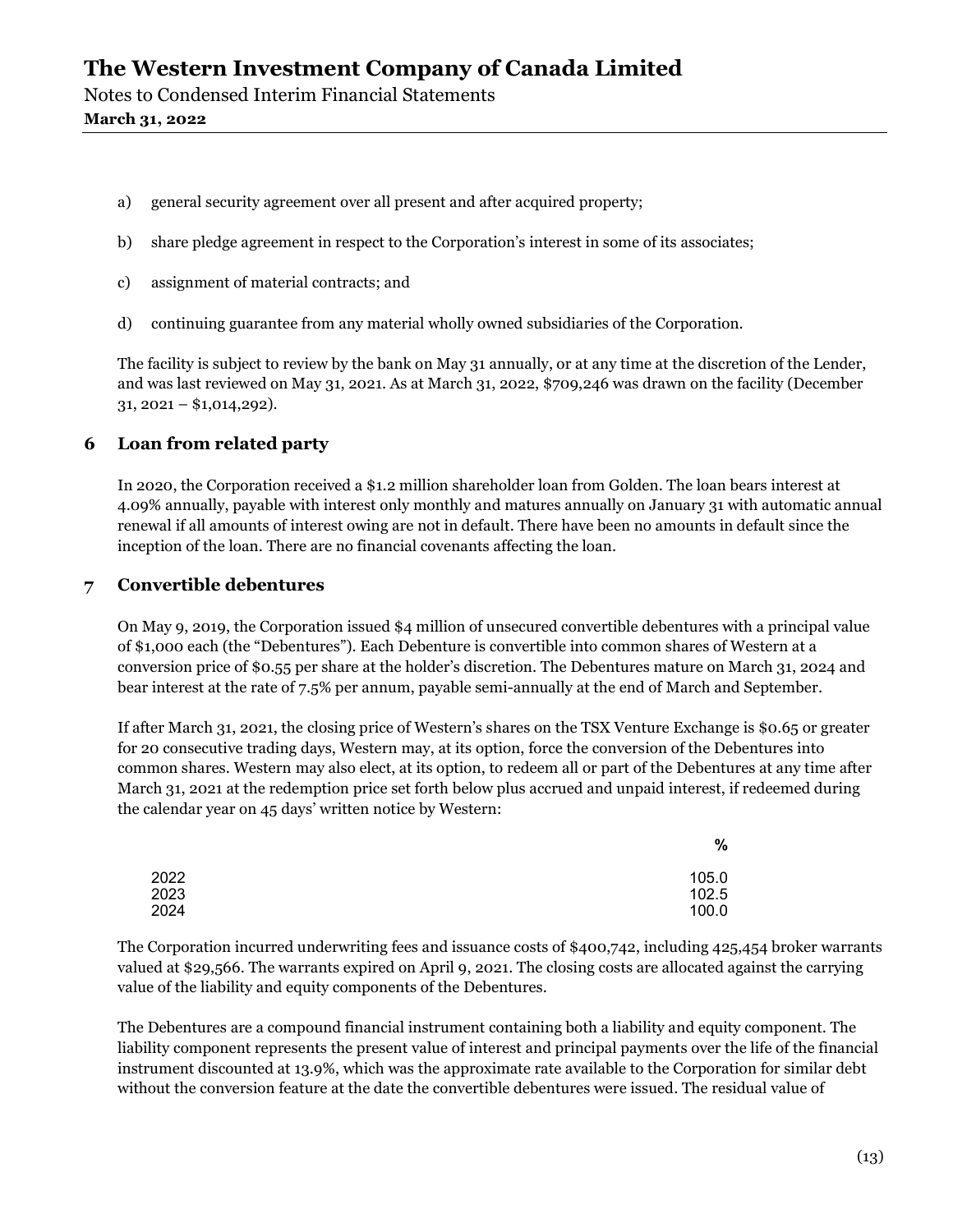Notes to Condensed Interim Financial Statements March 31, 2022

\$793,815 (net of issuance cost) was allocated to the equity component. The liability component will be accreted to the principal value using the effective rate of 16.5%.

## 8 Share capital

#### Authorized

Unlimited number of common shares, without par value Unlimited number of preferred shares, without par value

#### Issued

During the three months ended March 31, 2022, nil common shares were issued (March 31, 2021 – nil). There are no preferred shares issued to date. The following is a summary of the common shares issued at period-end.

|                                 | Number of<br>shares | <b>Amount</b><br>\$ |
|---------------------------------|---------------------|---------------------|
| Balance - December 31, 2020     | 30,460,756          | 15,777,991          |
| Share repurchase                | (122,000)           | (63, 193)           |
| Balance - December 31, 2021     | 30,338,756          | 15,714,798          |
| Share repurchase                | (36,000)            | (18, 648)           |
| <b>Balance - March 31, 2022</b> | 30,302,756          | 15,696,150          |
|                                 |                     |                     |

#### Stock option plan

The Corporation has adopted an incentive stock option plan, which provides that the Board of Directors of the Corporation may from time to time, in its discretion, and in accordance with the Exchange requirements, grant to directors, officers, employees and consultants to the Corporation, non-transferable options to purchase common shares, provided that the number of common shares reserved for issuance under the stock option plan shall not exceed 10% of the issued and outstanding common shares exercisable for a period of up to ten years.

No stock options have been issued during the three months ended March 31, 2022 (March 31, 2021 – nil). All options vest immediately and are expensed at the time of grant.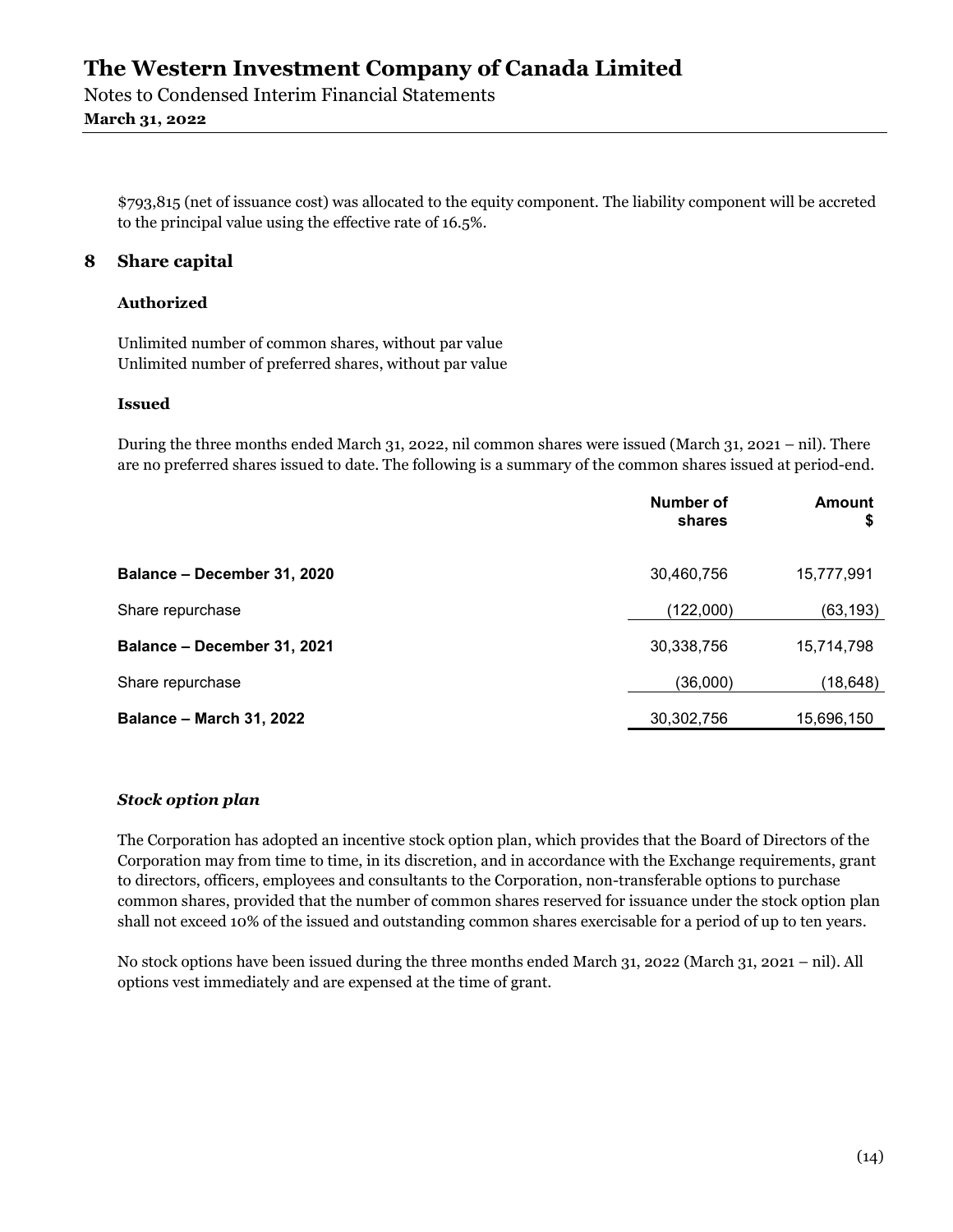Notes to Condensed Interim Financial Statements

## March 31, 2022

All options are settled in Western common shares. The compensation expense for options granted is calculated using the Black-Scholes option pricing model with the following assumptions:

| Risk-free interest rate       | $0.47 - 2.16\%$ |
|-------------------------------|-----------------|
| Vesting period                | nil             |
| Expected life of stock option | 10 years        |
| Volatility                    | 50% - 70%       |
| <b>Dividends</b>              |                 |

The following stock options were outstanding as at March 31, 2022:

|                   |                    |                                |                      | Remaining<br>contractual |                                 |
|-------------------|--------------------|--------------------------------|----------------------|--------------------------|---------------------------------|
| <b>Grant date</b> | <b>Expiry date</b> | <b>Exercise</b><br>price<br>\$ | Number of<br>options | life<br>(years)          | <b>Fair value</b><br>of options |
| February 24, 2016 | February 24, 2026  | 0.50                           | 790,000              | 3.91                     | 0.5981                          |
| April 6, 2016     | April 6, 2026      | 0.56                           | 140,000              | 4.02                     | 0.4554                          |
| April 21, 2017    | April 21, 2027     | 0.65                           | 30,000               | 5.06                     | 0.3914                          |
| June 19, 2017     | June 19, 2027      | 0.65                           | 150,000              | 5.22                     | 0.3279                          |
| July 4, 2018      | July 4, 2028       | 0.50                           | 320,000              | 6.27                     | 0.2316                          |
| August 23, 2019   | August 23, 2029    | 0.40                           | 294.000              | 7.38                     | 0.2539                          |
| June 1, 2020      | June 1, 2030       | 0.27                           | 360,000              | 8.18                     | 0.1743                          |
| May 3, 2021       | May 3, 2031        | 0.27                           | 360,000              | 9.10                     | 0.1790                          |

#### Share repurchases

The Corporation has regulatory approval for a normal course issuer bid (the "Bid") whereby Western may purchase up to a total of 1,500,000 common shares in the capital of the Corporation representing approximately 4.9% of the 30,302,756 common shares currently issued and outstanding. The Bid is for a oneyear term and is renewed annually. All acquisitions of common shares by the Corporation pursuant to the Bid will be made through the facilities of the exchange at the market price of the common shares at the time of the acquisition. On January 13, 2022, the board of directors approved the renewal of the Bid for another year. Each renewal is subject to regulatory approval before it can proceed. Approval was received for the 2022 Bid on February 10, 2022.

For the three months ended March 31, 2022, 36,000 common shares were repurchased at a total price of \$13,658 (March 31, 2021 - 49,000 common shares were repurchased at a total price of \$12,115). All shares repurchased are cancelled by the Corporation at the end of the month in which they are repurchased with a reduction to share capital at their average issued price, which totalled \$18,648 for the three months ended March 31, 2022 (March 31, 2021 – \$25,381). The difference between the issued price and the repurchase price of the shares repurchased is recorded to contributed surplus.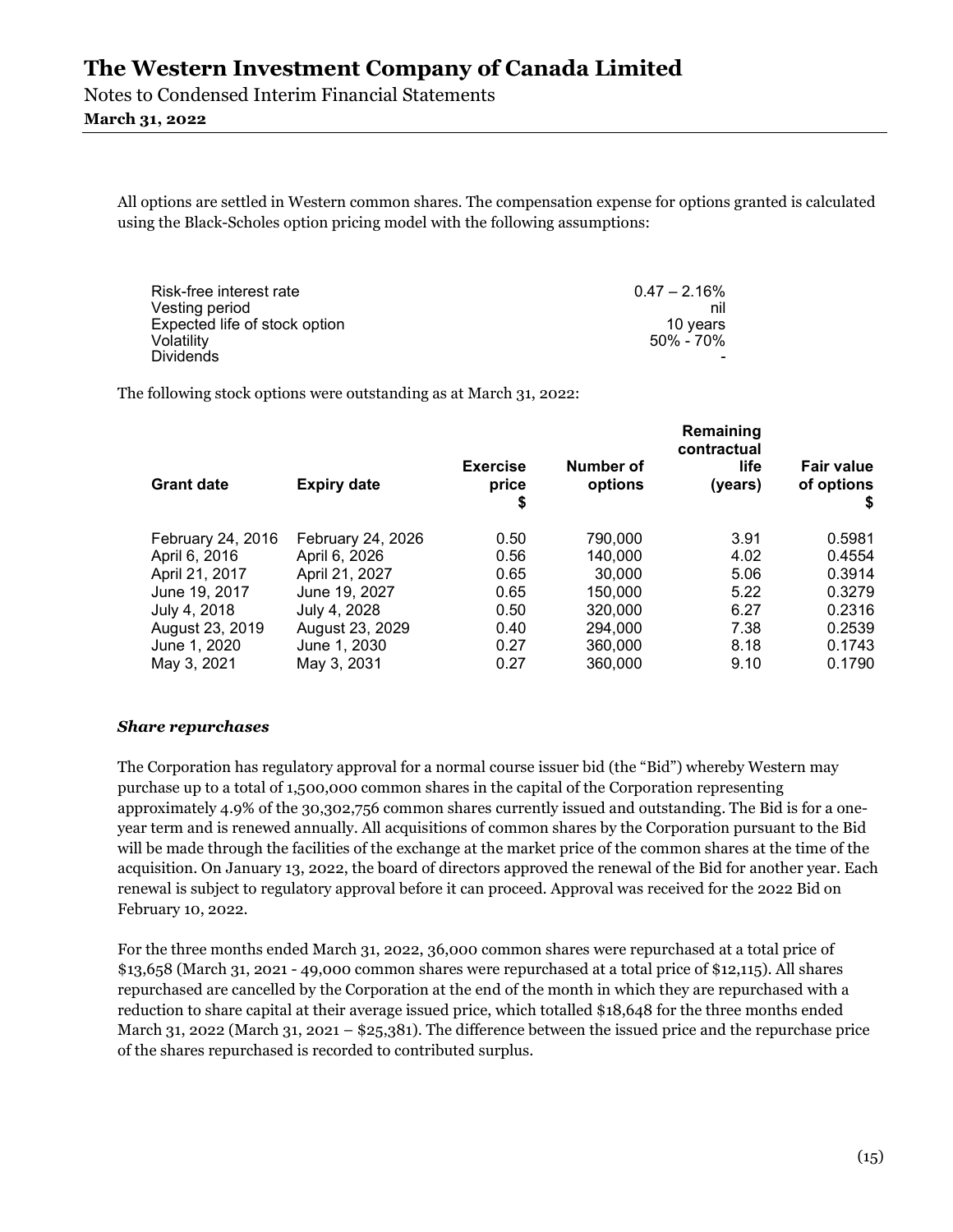Notes to Condensed Interim Financial Statements March 31, 2022

## 9 Financial instruments

The Corporation, as part of its operations, carries financial instruments consisting of cash, due from related parties, operating loan, accounts payable and accrued liabilities, loans and convertible debentures. It is management's opinion that the Corporation is not exposed to significant credit, interest, or currency risks arising from these financial instruments, except as otherwise disclosed.

### Fair value

Fair value represents the price at which a financial instrument could be exchanged in an orderly market, in an arm's length transaction between knowledgeable and willing parties who are under no compulsion to act. The Corporation classifies the fair value of the financial instruments according to the following hierarchy based on the amount of observable inputs used to value the instrument.

- Level 1 Fair value measurements are those derived from quoted prices (unadjusted) in the active market for identical assets or liabilities.
- Level 2 Fair value measurements are those derived from inputs other than quoted prices that are observable for the asset or liability, either directly (i.e. as prices) or indirectly (derived from prices).
- Level 3 Fair value measurements are those derived from valuation techniques that include inputs for the asset or liability that are not based on observable market data.

The carrying amount of cash, current amounts due from related parties, operating loan and accounts payable and accrued liabilities approximates its fair value due to the short-term maturities of these items. The fair value of the long-term amounts due from related parties approximates its fair value as any effect that discounting might have on the balance is not expected to have a material effect on the value. The fair value of the convertible debentures was calculated based on the present value of future principal and interest cash flows, discounted at the market rate of interest at the issuance date.

## Credit risk

Credit risk is the risk of loss associated with the counterparty's inability to fulfill its payment obligations. The Corporation's exposure to credit risk is primarily related to cash held with financial institutions and the carrying value of its amounts due from related parties. The impact of the Pandemic has potentially increased this risk from exposure to associate liquidity risks. The Corporation helps manage this risk by working with each associate to manage their liquidity through financing and budgets, and the Corporation continuously evaluates the financial condition of its related parties in order to mitigate such risk. In the event that losses do occur, all impairments are recognized in profit or loss.

The Corporation's maximum exposure to credit risk, as related to certain financial instruments as identified in the table below, approximates the carrying value of the assets of the Corporation's statements of financial position.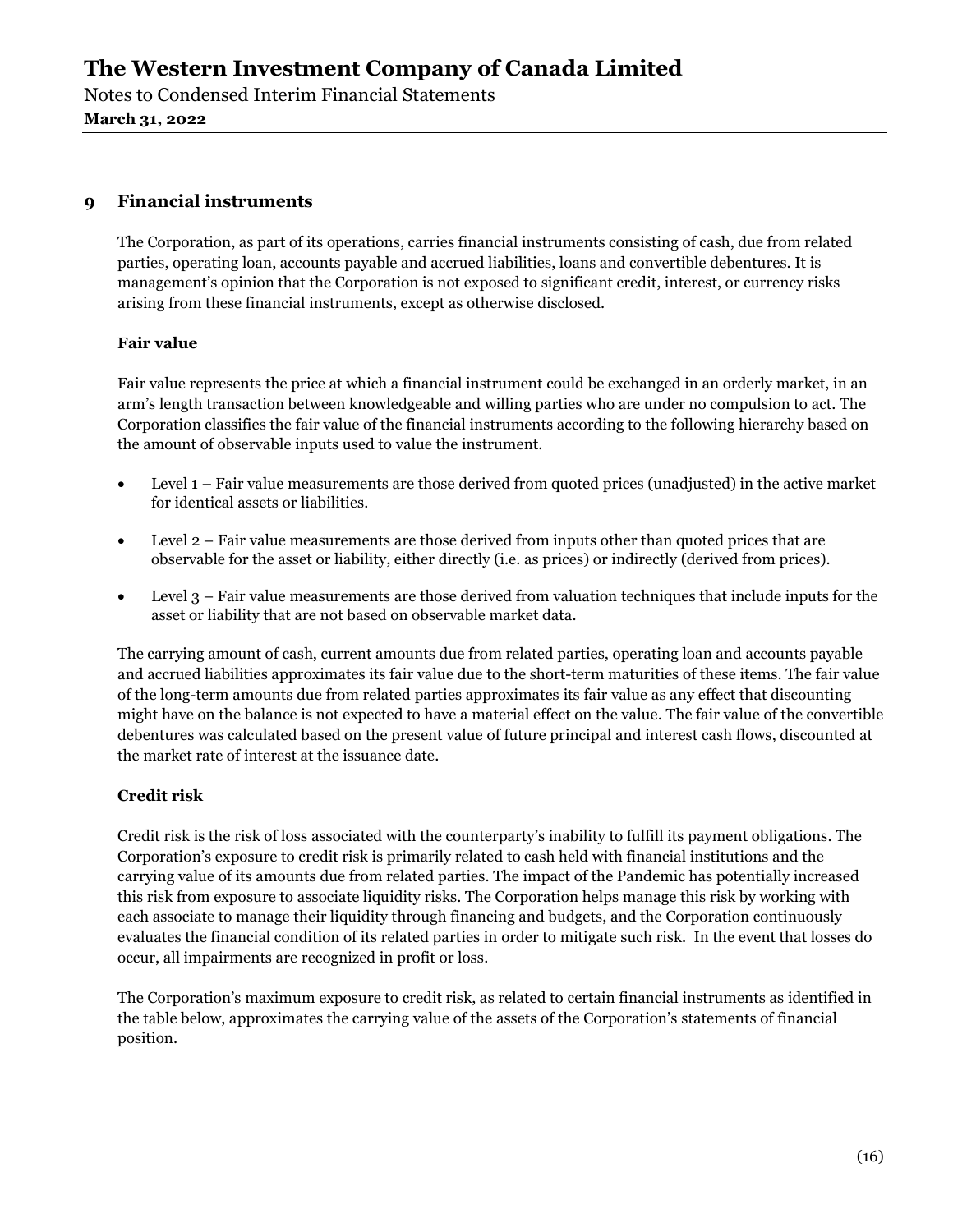Notes to Condensed Interim Financial Statements March 31, 2022

|                                  | March 31,<br>2022<br>S | December 31,<br>2021 |
|----------------------------------|------------------------|----------------------|
| Cash<br>Due from related parties | 30,947<br>939,568      | 23,318<br>787,655    |
|                                  | 970,515                | 810,973              |

#### Liquidity risk

Liquidity risk is the risk that the Corporation will not be able to meet its financial obligations as they become due. The Corporation's approach to managing liquidity risk is to ensure that it will have sufficient liquidity to meet liabilities when due. Policies and practices used include the preparation of budgets and forecasts that are regularly monitored and updated as considered necessary. Cash requirements are monitored on a monthly basis and short-term liquidity risks have been mitigated through the use of an operating loan facility (note 5).

The Corporation's accounts payable are due within 12 months and are subject to normal trade terms. The table below summarizes the future undiscounted contractual cash flow requirements as at March 31, 2022 and December 31, 2021 for its financial liabilities.

|                                  |                          |                                    |                     |            |            |        | As at March 31, 2022      |  |
|----------------------------------|--------------------------|------------------------------------|---------------------|------------|------------|--------|---------------------------|--|
|                                  | Carrying<br>amount<br>\$ | <b>Contractual</b><br>cash<br>flow | Less than<br>1 vear | 2023<br>\$ | 2024<br>\$ | 2025   | <b>2026 and</b><br>beyond |  |
| Accounts payable and accrued     |                          |                                    |                     |            |            |        |                           |  |
| liabilities                      | 194.919                  | 194.919                            | 194.919             |            |            |        |                           |  |
| Operating loan (note 5)          | 709.246                  | 726.936                            | 726.936             |            |            |        |                           |  |
| Loan from related party (note 6) | 1,200,000                | 1,433,130                          | 36.810              | 49.080     | 49.080     | 49.080 | $1,249,080^{(1)}$         |  |
| Convertible debentures (note 7)  | 3,405,669                | 4,600,000                          | 150,000             | 300,000    | 4,150,000  |        |                           |  |
|                                  | 5,509,834                | 6,954,985                          | 1,108,665           | 349,080    | 4,199,080  | 49,080 | 1,249,080                 |  |

#### As at December 31, 2021

|                                  | Carrying<br>amount | Contractual<br>cash<br>flow | 2022      | 2023    | 2024<br>\$ | 2025   | 2026 and<br>beyond |
|----------------------------------|--------------------|-----------------------------|-----------|---------|------------|--------|--------------------|
| Accounts payable and accrued     |                    |                             |           |         |            |        |                    |
| liabilities                      | 144.742            | 144.742                     | 144.742   |         |            |        |                    |
| Operating loan (note 5)          | 1,014,292          | 1.054.361                   | 1,054,361 |         |            |        |                    |
| Loan from related party (note 6) | 1,200,000          | 1.445.400                   | 49.080    | 49.080  | 49.080     | 49.080 | $1,249,080^{(1)}$  |
| Convertible debentures (note 7)  | 3,419,991          | 4,750,000                   | 300,000   | 300.000 | 4,150,000  |        |                    |
|                                  | 5,779,025          | 7.394.503                   | 1.548.183 | 349.080 | 4.199.080  | 49.080 | 1.249.080          |

1) As disclosed in note 6, the loan from related party will automatically renew at each maturity date and the timing of the repayment of the principal portion is not readily determinable.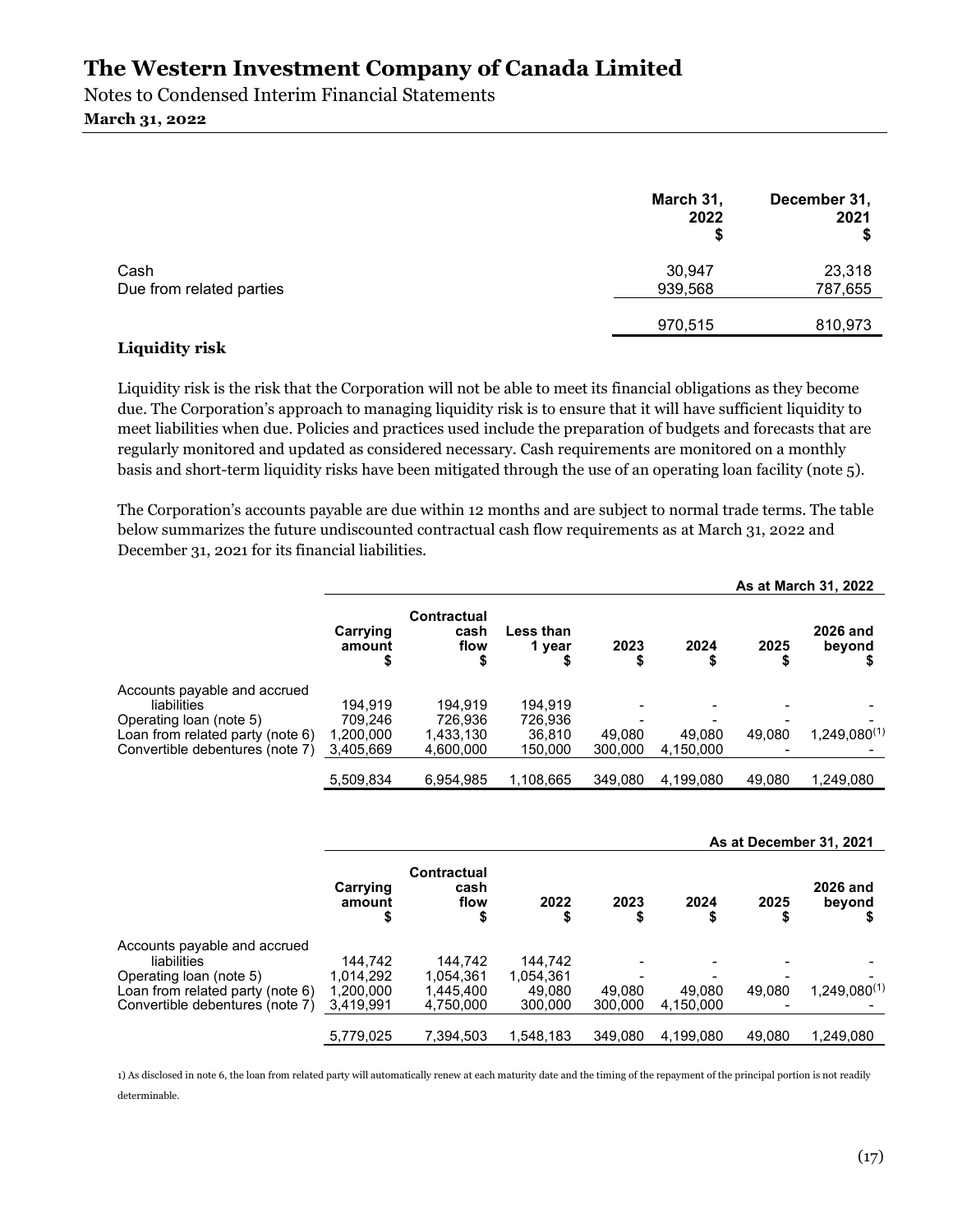Notes to Condensed Interim Financial Statements March 31, 2022

#### Market risk

Market risk is the risk of loss that may arise from changes in market factors such as interest rates and foreign exchange rates.

#### a) Interest rate risk

Interest rate risk is the risk that the fair value or future cash flows of a financial instrument will fluctuate because of changes in market interest rates. The Corporation has access to an operating loan with a variable interest rate. Based on outstanding amounts under the credit facility as at March 31, 2022, a 1% movement in the prime rate would change the interest expense by approximately \$7,092 (December 31,  $2020 - $10,143$ .

The convertible debentures and loan from related party pay interest at a fixed interest rate.

### b) Foreign currency risk

The Corporation does not have assets or liabilities denominated in a foreign currency. The Corporation is exposed to currency risk through its associates, some of who purchase inventories from foreign suppliers, and carry financial assets and liabilities denominated in foreign currencies. As such, their earnings may be affected by fluctuations of foreign exchange rates and the degree of volatility of those rates.

## 10 Earnings (loss) per common share

Earnings (loss) per share is calculated as follows:

|                                                                                    |          | March 31,<br>2021     |    | March 31,<br>2021 |  |
|------------------------------------------------------------------------------------|----------|-----------------------|----|-------------------|--|
| Net income (loss) for common equity holders                                        |          | (773, 296)            |    | (476,712)         |  |
| Basic weighted average number of Common Shares<br>Effect of dilutive securities    |          | 30,324,823<br>201,600 |    | 30,436,723        |  |
| Diluted weighted average number of Common Shares                                   |          | 30,526,423            |    | 30,436,723        |  |
| Basic earnings (loss) per Common Share<br>Diluted earnings (loss) per Common Share | \$<br>\$ | (0.026)<br>(0.026)    | \$ | (0.016)<br>0.016) |  |

As at March 31, 2022, there was 2,444,000 share options outstanding (December 31, 2021 – 2,440,000).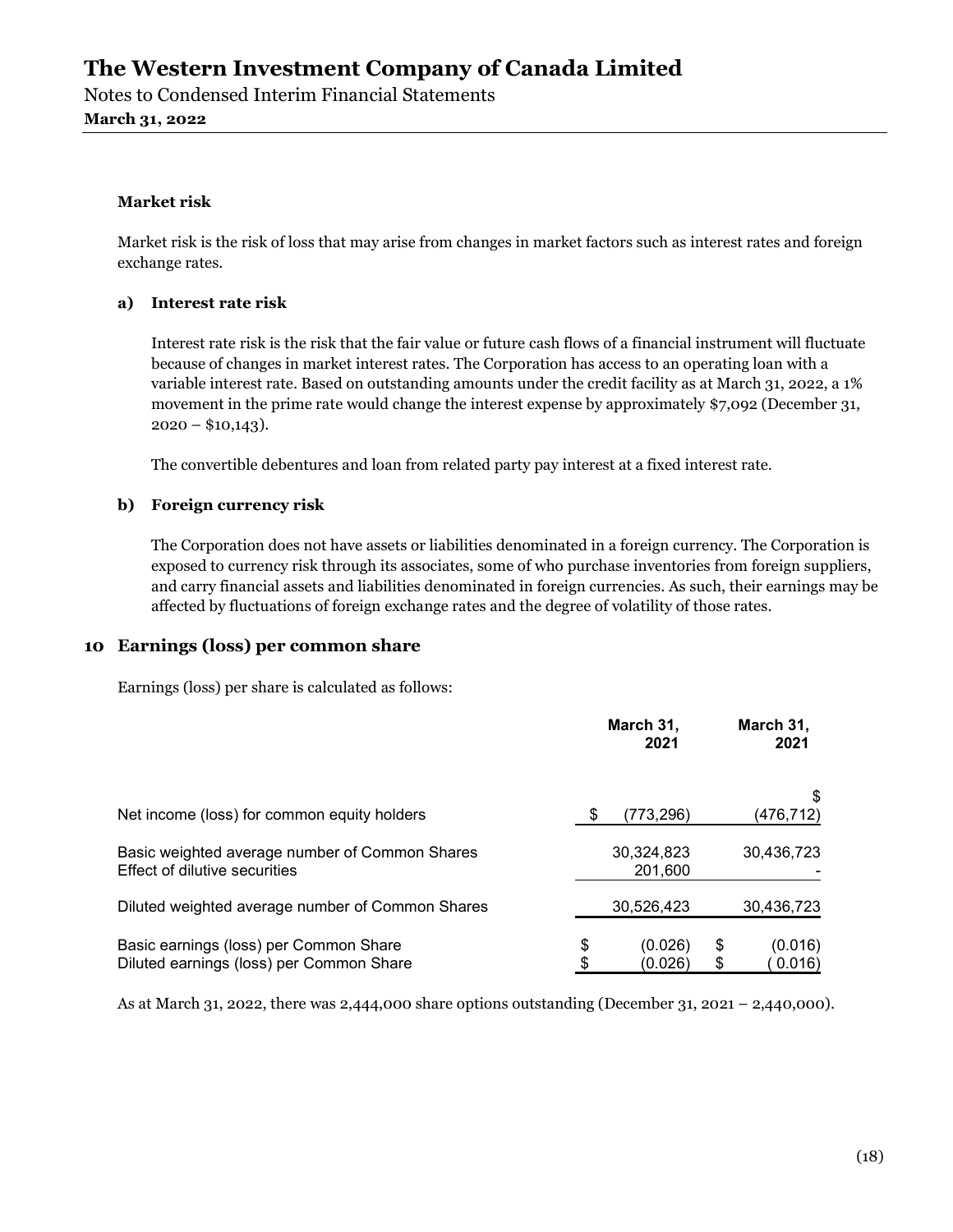Notes to Condensed Interim Financial Statements March 31, 2022

## 11 Related party transactions

In accordance with the terms of a management fee agreement, Western earns an annual management fee from certain of its associates, payable on a quarterly basis. In the three months ended March 31, 2022, management fees of \$117,162 were earned (March 31, 2021 – \$62,500). As at March 31, 2022, \$939,568 was due from associates (December 31, 2021 – \$787,655), which is composed of dividends receivable, cash advances, unpaid management fees, and interest. \$762,193 of this amount is classified as a long-term receivable as certain bank covenants of some associates prevent amounts being paid to shareholders as at March 31, 2022 (December 31, 2021 – \$765,432). Short-term amounts due from related party includes dividends receivable, and management fees.

Amounts payable from GlassMasters to the Corporation are subject to 12% interest per annum compounded monthly. Interest shall accrue on all amounts owing to Western including management fees and cash advances. As at March 31, 2022, \$565,639 is due to Western from GlassMasters (December 31, 2021 – \$549,227), which has been recorded as long term as collection within the next fiscal year is expected but not assured. Of the total receivable, \$300,000 relates to cash advances, \$122,632 to management fees and \$143,007 to interest on the balance.

The Corporation has a shareholder loan from Golden in the amount of \$1.2 million. See note 8 for further details. In the three months ended March 31, 2022, Golden declared \$138,000 in dividends payable to Western. The dividends were paid after quarter end.

During the year ended December 31, 2020, Western purchased inventory on behalf of Ocean. The inventory consists of consumer home type products. The inventory is owned by Western until needed by Ocean to satisfy inventory orders from their customers. The substance of the transaction is viewed as a non-recourse loan to Ocean with inventory as collateral. The loan is considered not to represent solely payments of principal and interest and accordingly is carried at fair value through profit and loss. Western is entitled to a 5% markup when the inventory is sold to Ocean and the expectation of receiving these amounts is factored into its fair value model, which initially resulted in measurement of the loan at the cost of the inventory the Corporation purchased. During the three months ended March 31, 2022, \$99,664 was sold to Ocean (March 31, 2021 - \$nil). Western has no certainty to expect payment of the remaining balance for the next 12 months and does not foresee any impairment issues related to the inventory held as collateral. As at March 31, 2022, Western had \$116,541 included in the due from related parties representing the value of inventory on hand (December 31, 2021 - \$216,205). There are no other terms in place between Ocean and the Corporation related to this inventory.

Key management of Western includes the Corporation's executives and directors. During the three months ended March 31, 2022, \$95,367 in salary and benefits was paid or payable to members of management (March 31, 2021 – \$89,346).

## 12 Subsequent events

On April 1, 2022, the shareholders of GlassMasters passed a special resolution to distribute \$8 million in capital to shareholders by way of reducing the stated capital on the Class "A" common shares. The distribution shall be treated as a return of paid-up capital for tax purposes and will be paid by the issuance of a 5-year term